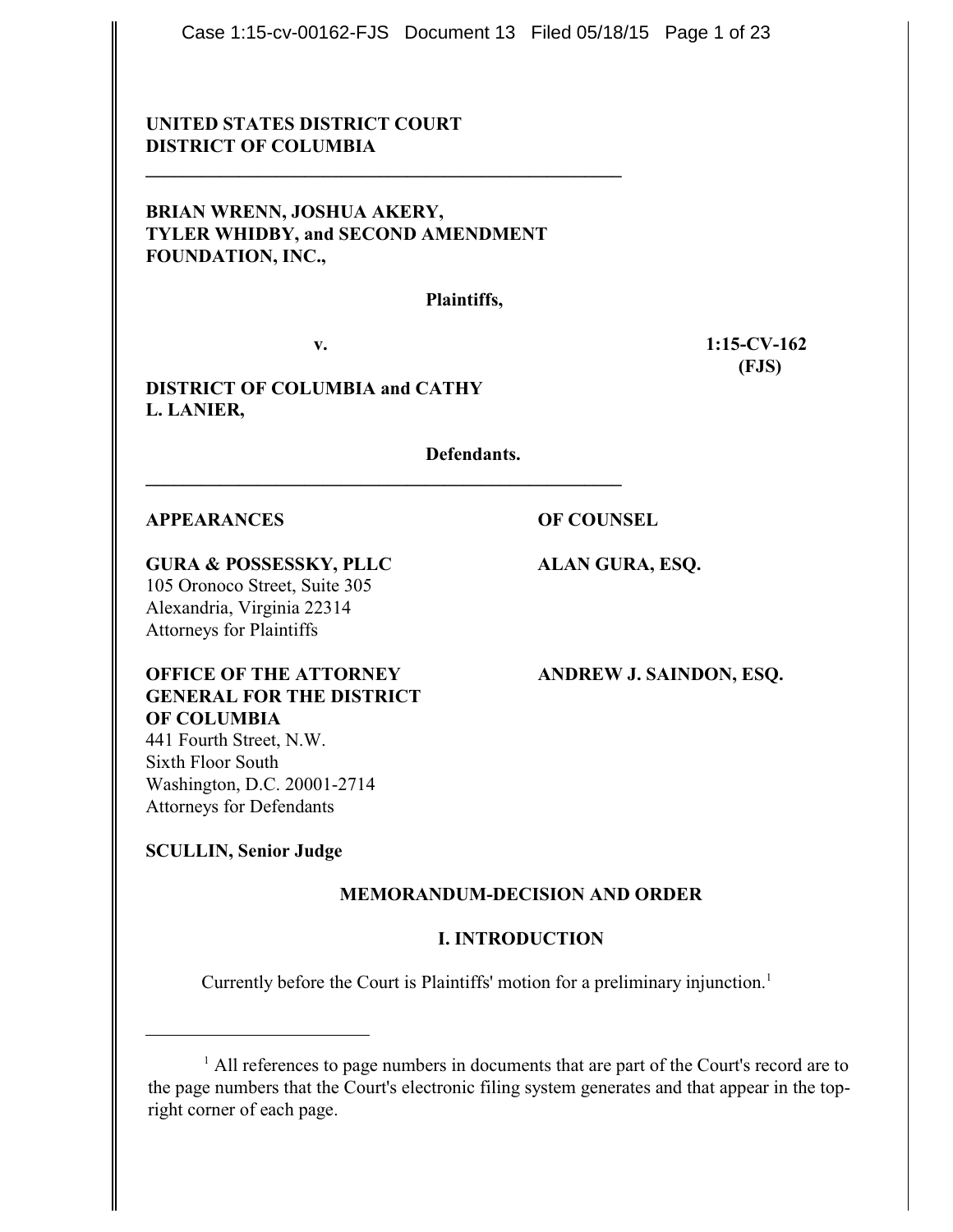#### **II. BACKGROUND**

Plaintiffs filed their complaint in this 42 U.S.C. § 1983 action on February 3, 2015. Three days later, on February 6, 2015, they filed a motion for a preliminary injunction.

Plaintiffs' complaint contains only one cause of action, in which they seek both injunctive and declaratory relief. Specifically, they request that the Court declare that D.C. Code § 22- 4506(a)'s grant of discretion to the Police Chief to refuse the issuance of licenses to carry handguns and its "good reason"/"proper reason" requirement, as well as the requirements of D.C. Code § 7- 2709.11 that the Police Chief issue rules to establish the criteria for "good reason" and "other proper reason" for carrying a handgun, including the minimum requirements set forth therein and 24 D.C.M.R. §§ 2333.1, 2333.2, 2333.3, 2333.4, and 2334.1 violate the Second Amendment to the United States Constitution on their face and as applied to the individual Plaintiffs and other lawabiding, responsible members of Plaintiff Second Amendment Foundation ("SAF"), who otherwise would qualify for a District of Columbia license to carry a handgun. *See* Complaint at ¶ 40. They also ask that the Court permanently enjoin Defendants from enforcing the same.

With regard to their instant motion for a preliminary injunction, the relief that Plaintiffs seek is limited to enjoining Defendants from applying the "good reason"/"proper reason" requirement of D.C. Code § 22-4506(a), including, but not limited to, the manner in which that requirement is defined in D.C. Code § 7-2509.11 and 24 D.C.M.R. §§ 2333.1, 2333.2, 2333.3, 2333.4 and 2334.1, to applicants who otherwise meet the requirements of D.C. Code  $\S 22-4506(a)$  and all other current requirements for possessing and carrying of handguns under District of Columbia law.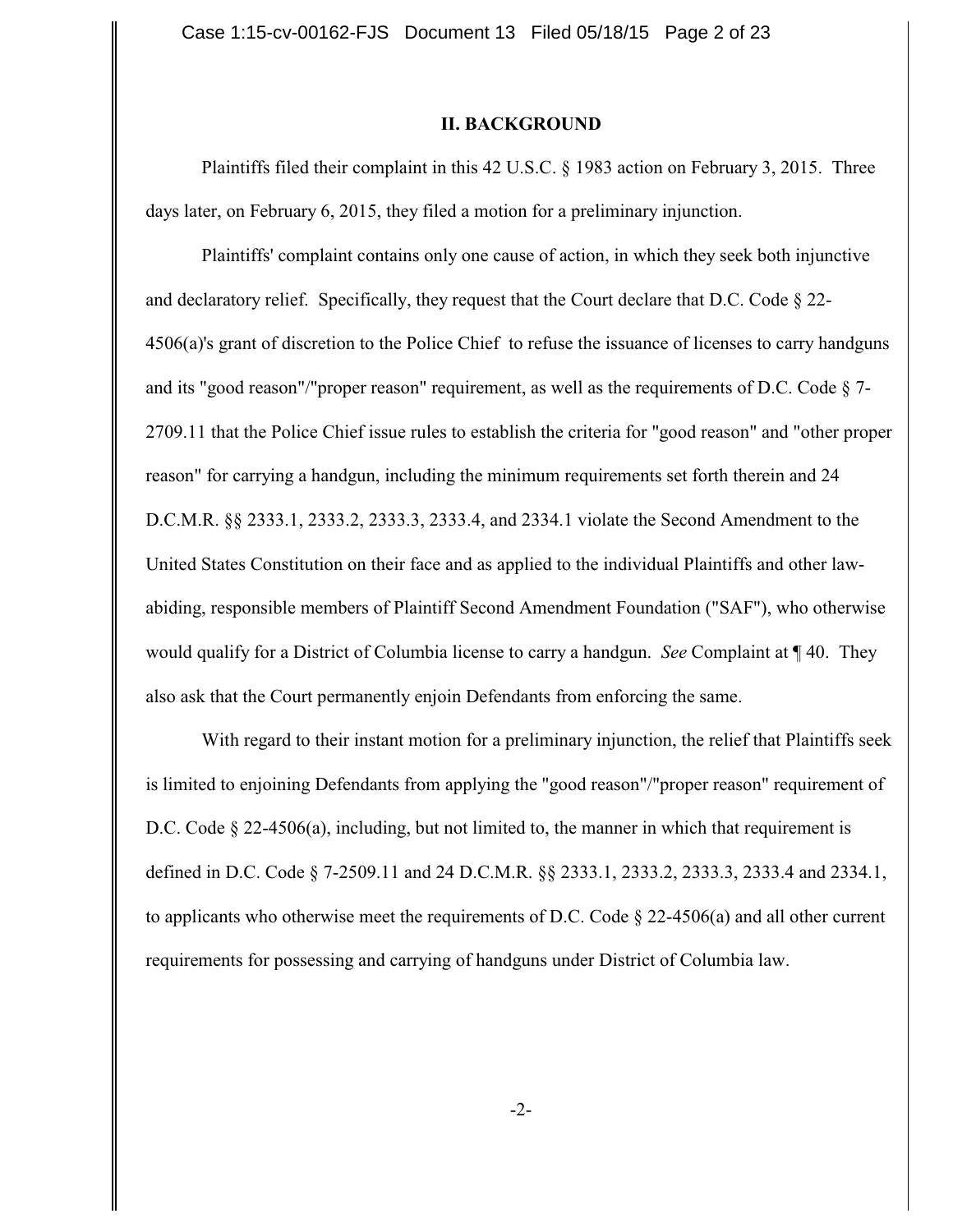### **III. DISCUSSION**

### **A. Statutory scheme**

Before analyzing Plaintiffs' motion, it is necessary to set forth the provisions of the District of Columbia's licensing mechanism with which Plaintiffs take issue. In response to this Court's July 24, 2014 Memorandum-Decision and Order in *Palmer v. Dist. of Columbia*, No. 1:09-CV-1482, 2014 WL 3702854 (D.D.C. July 24, 2014), the Council of the District of Columbia ("Council"), on September 23, 2014, voted unanimously to pass Bill 20-926, the "License to Carry a Pistol Emergency Amendment Act of 2014" (the "Emergency Act"). This Act became effective when the Mayor signed it on October 9, 2014.

The Council also introduced permanent legislation, the "License to Carry a Pistol Amendment Act of 2014," Bill 20-930, which was referred to its Committee on the Judiciary and Public Safety. The Council conducted a public hearing on the permanent legislation on October 16, 2014, and the Committee mark-up occurred on November 25, 2014. The first and second readings on the permanent legislation occurred in December 2014. The permanent legislation was transmitted to Congress on March 6, 2015, and the projected law date is June 16, 2015. *See* http://lims.dccouncil.us/Legislation/B20-0930?FromSearchResults true (last visited on May 4, 2015).

Under the current legislation, D.C. Code  $\S$  22-4506(a) provides as follows:

The Chief of the Metropolitan Police Department ("Chief") may, upon the application of any person having a bona fide residence or place of business within the District of Columbia, or of a person having a bona fide residence or place of business within the United States and a license to carry a pistol concealed upon his or her person issued by the lawful authorities of any State or subdivision of the United States, issue a license to such person to carry a pistol concealed upon his or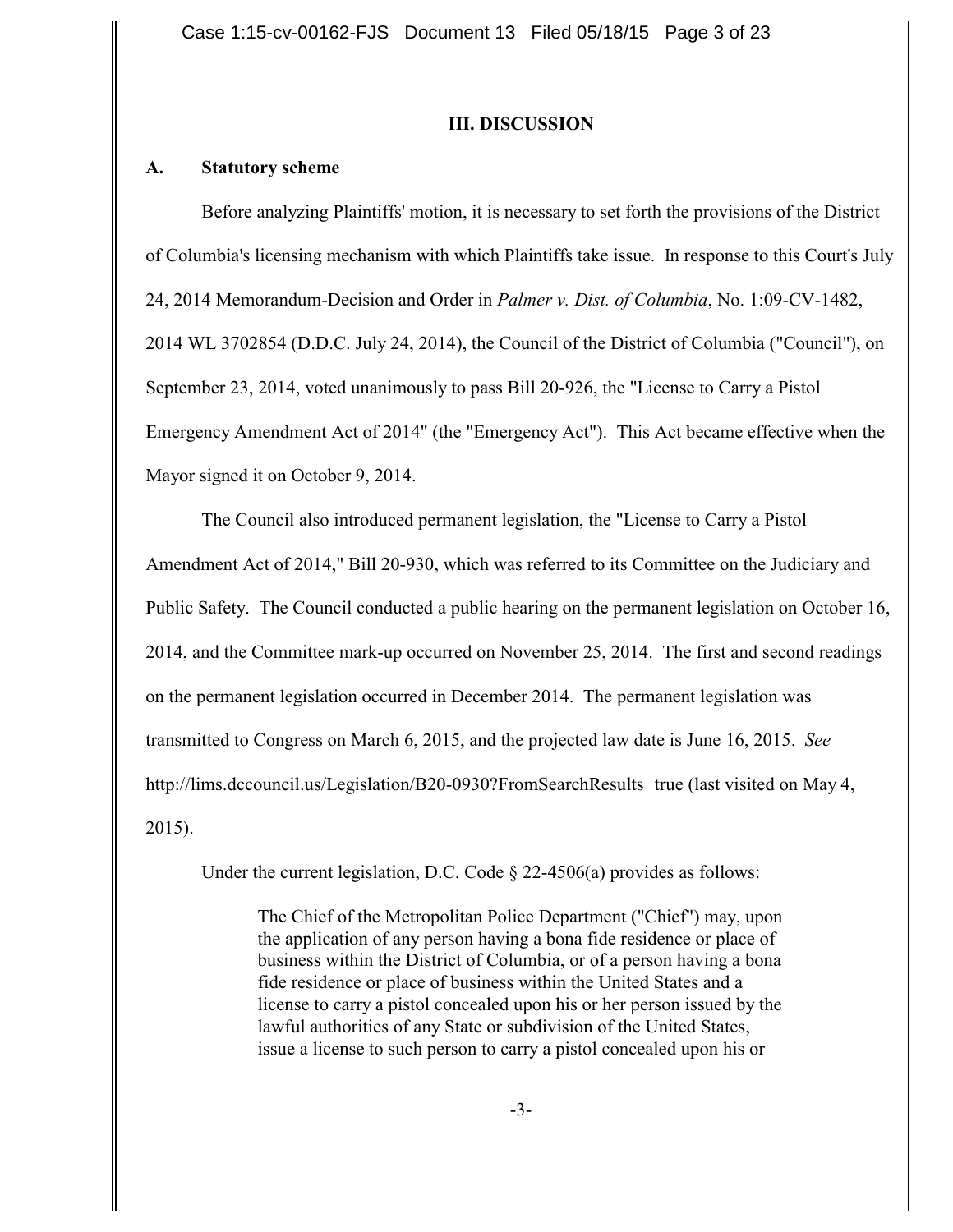her person within the District of Columbia for not more than 2 years from the date of issue, **if it appears that the applicant has good reason to fear injury to his or her person or property or has any other proper reason for carrying a pistol, and that he or she is a suitable person to be so licensed.** (emphasis added)

In addition, "[t]he Chief of [the Metropolitan Police Department] shall issue rules to

implement the provisions of the License to Carry a Pistol Amendment Act of 2014," including the

following rules:

(1) To establish criteria for determining when an applicant has, pursuant to section 6 of the Pistols and Other Dangerous Weapons Act:

(A) Demonstrated a good reason to fear injury to his or her person, which shall at a minimum require a showing of a special need for selfprotection distinguishable from the general community as supported by evidence of specific threats or previous attacks that demonstrate a special danger to the applicant's life;

(B) Demonstrated any other proper reason for carrying a concealed pistol, which shall at a minimum include types of employment that require the handling of cash or other valuable objects that may be transported upon the applicant's person; . . . .

Furthermore, Defendant Lanier, as Chief of the Metropolitan Police Department, has

adopted various regulations regarding the licensing of individuals to carry concealed handguns,

including the following:

A person shall demonstrate a good reason to fear injury to his or her person by showing a special need for self-protection distinguishable from the general community as supported by evidence of specific threats or previous attacks which demonstrate a special danger to the applicant's life. 24 D.C.M.R. § 2333.1

For the purposes of satisfying the specifications of § 2333.1, a person shall allege, in writing, serious threats of death or serious bodily harm, any attacks on his or her person, or any theft of property from his or her person. The person shall also allege that the threats are of a nature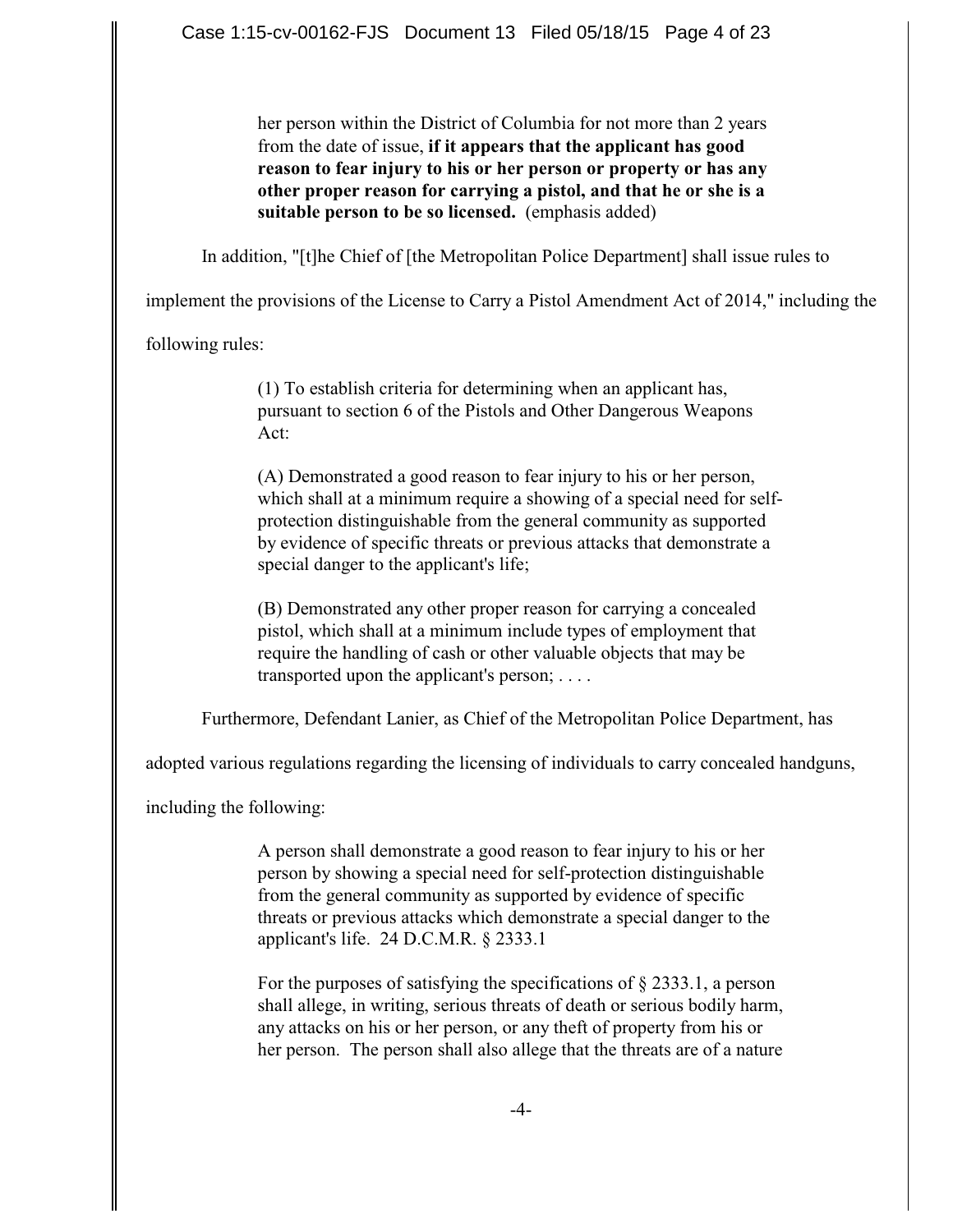that the legal possession of a pistol is necessary as a reasonable precaution against the apprehended danger. 24 D.C.M.R. § 2333.2

The person shall provide all evidence of contemporaneous reports to the police of such threats or attacks, and disclose whether or not the applicant has made a sworn complaint to the police or the courts of the District of Columbia concerning any threat or attack. 24 D.C.M.R. § 2333.3

The fact that a person resides in or is employed in a high crime area shall not by itself establish a good reason to fear injury to person or property for the issuance of a concealed carry license. 24 D.C.M.R. § 2333.4

A person may allege any other proper reason that the Chief may accept for obtaining a concealed carry license which may include:

> (a) Employment of a type that requires the handling of large amounts of cash or other highly valuable objects that must be transported upon the applicant's person; or

> (b) The need for a parent, son, daughter, sibling, or other adult member of the immediate family to provide protection of a family member who is physically or mentally incapacitated to a point where he or she cannot act in defense of himself or herself, and the family member who is physically or mentally incapacitated can demonstrate a good reason to fear injury to his or her person by showing a special need for self-protection distinguishable from the general community as supported by evidence of specific threats or previous attacks which demonstrate a special danger to the applicant's life in the manner described in § 2333. 24 D.C.M.R. § 2334.1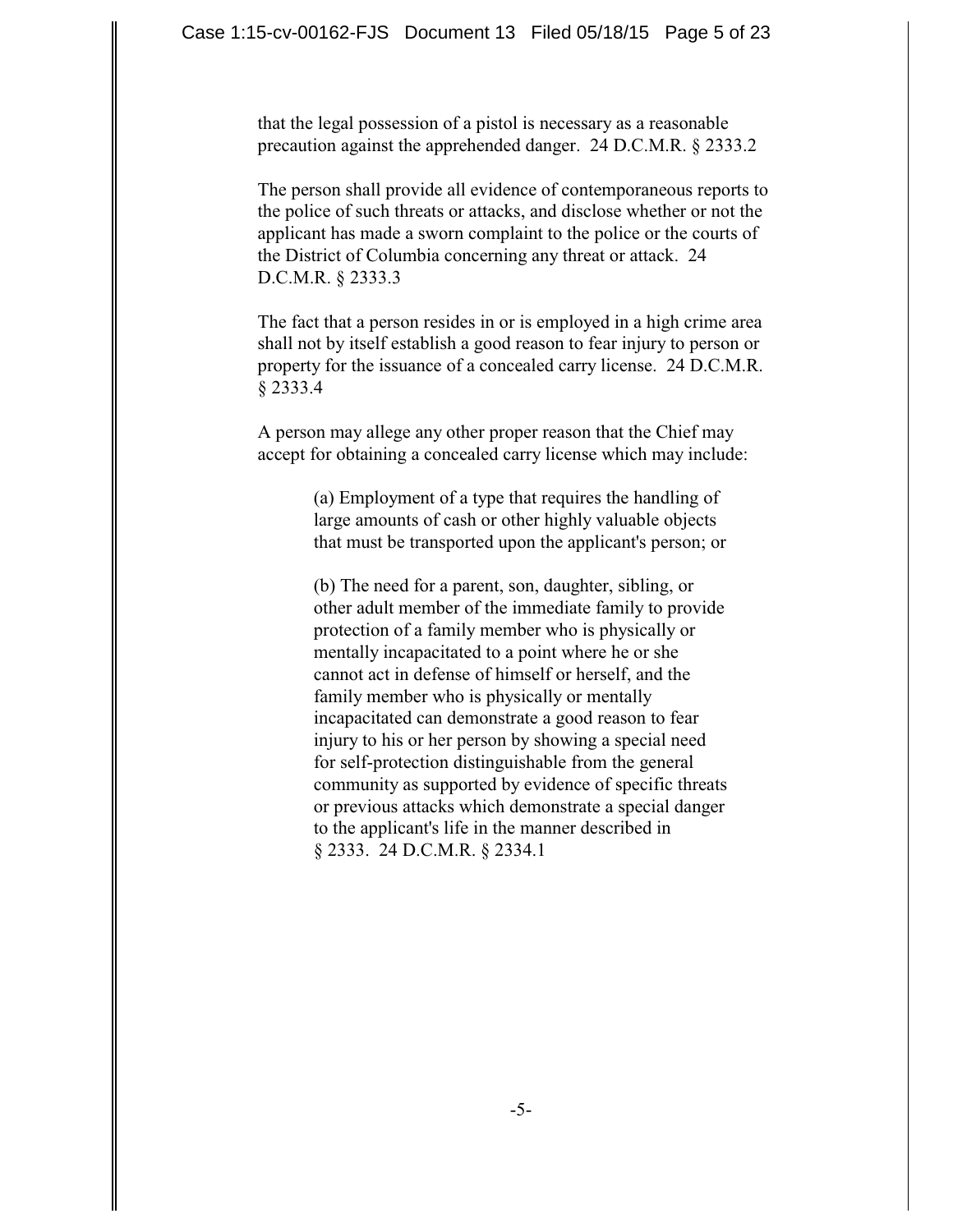# **B. Standard for reviewing a motion for a preliminary injunction**

As stated, currently before the Court is Plaintiffs' motion for a preliminary injunction to enjoin Defendants from applying the "good reason"/"proper reason" requirement of D.C. Code § 22- 4506(a), including, but not limited to, the manner in which that requirement is defined in D.C. Code § 7-2509.11 and 24 D.C.M.R. §§ 2333.1, 2333.2, 2333.3, 2333.4 and 2334.1, to applicants who otherwise meet the requirements of D.C. Code  $\S$  22-4506(a) and all other current requirements for possessing and carrying of handguns under District of Columbia law.

A party seeking a preliminary injunction must demonstrate "'(1) a substantial likelihood of success on the merits, (2) that it would suffer irreparable injury if the injunction were not granted, (3) that an injunction would not substantially injure other interested parties, and (4) that the public interest would be furthered by the injunction.'" *Davis v. Billington*, No. 10-0036, 2014 WL 7204782, \*2 (D.D.C. Dec. 19, 2014) (quoting *Chaplaincy*, 454 F.3d at 297). When evaluating these factors, the District of Columbia Circuit uses a "'sliding-scale approach.'" *Id.* (citation and footnote omitted). Under this approach, "'[i]f the movant makes an unusually strong showing on one of the factors, then it does not necessarily have to make as strong a showing on another factor.'" *Id.* (quoting *Davis v. Pension Benefit Guar. Corp.*, 571 F.3d 1288, 1291-92 (D.C. Cir. 2009)). 2

Since "'a preliminary injunction is an extraordinary and drastic remedy, . . . the [party] seeking to invoke such stringent relief is obliged to establish a clear and compelling legal right

<sup>&</sup>lt;sup>2</sup> As the court noted in *Henke v. Dep't of Interior*, 842 F. Supp. 2d 54 (D.D.C. 2012), the District of Columbia Circuit "has suggested, without deciding, that *Winter* [*v. Natural Res. Def. Council, Inc.*, 555 U.S. 7, 129 S. Ct. 365, 376, 172 L. Ed. 2d 249 (2008),] should be read to abandon the sliding-scale analysis in favor of a 'more demanding burden' requiring Plaintiffs to independently demonstrate both a likelihood of success on the merits and irreparable harm." *Id.* at 58 (citing *Sherley v. Sebelius*, 644 F.3d 388, 392 (D.C. Cir. 2011); *Davis v. Pension Benefit Guar. Corp.*, 571 F.3d 1288, 1292 (D.C. Cir. 2009)).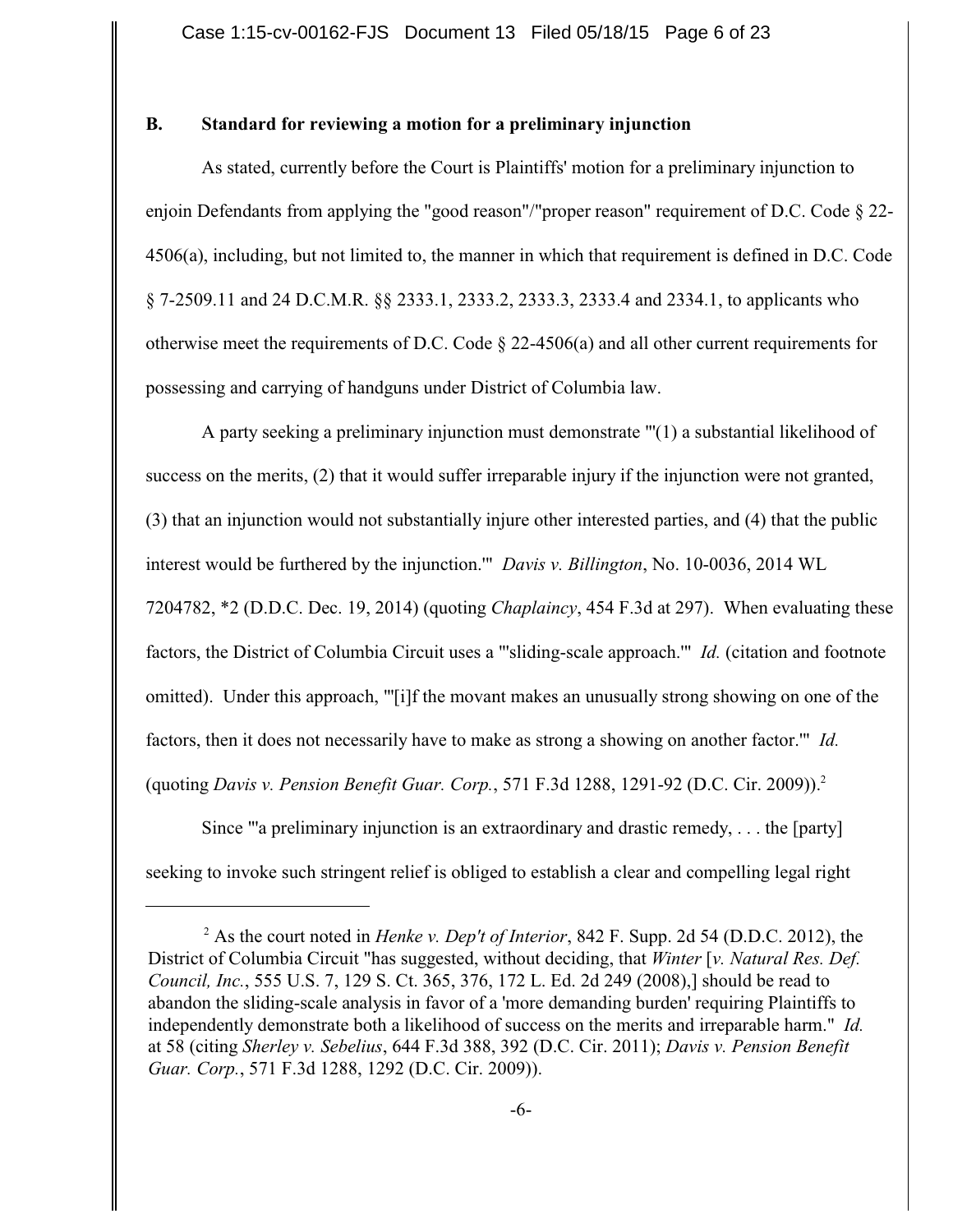thereto based upon undisputed facts.'" *Id.* at \*3 (quoting *In re Navy Chaplaincy*, 928 F. Supp. 2d 26, 36 (D.D.C.) (internal citations and quotation marks omitted), *aff'd*, 738 F.3d 425 (D.C. Cir. 2013)). Moreover, "[a] party who seeks a mandatory injunction to change (rather than preserve) the status quo 'must meet a higher standard than in the ordinary case by showing "clearly" that he or she is entitled to relief or that "extreme or very serious damage" will result from the denial of the injunction.'" *In re Guantanamo Bay Detainee Litig.*, 570 F. Supp. 2d 13, 17 n.3 (D.D.C. 2008) (quoting *Veitch v. Danzig*, 135 F. Supp. 2d 32, 35 (D.D.C. 2001)).<sup>3</sup>

The Court will address each of these requirements in turn.

# *1. Likelihood of success on the merits*

As the court stated in *In re Guantanamo Bay Detainee Litig.*, "absent a 'substantial indication' of likely success on the merits, 'there would be no justification for the court's intrusion into the ordinary processes of administration and judicial review.'" *In re Guantanamo Bay Detainee Litig.*, 570 F. Supp. 2d at 17 (quoting *Am. Bankers Ass'n v. Nat'l Credit Union Admin.*, 38 F. Supp. 2d 114, 140 (D.D.C. 1999)). Thus, to obtain a preliminary injunction, Plaintiffs must first and foremost establish that they are likely to succeed on the merits of their claim that the District of Columbia's requirement that they demonstrate "good reason"/"proper reason" in order to obtain a license to carry a concealed handgun in public for the purpose of self-defense violates their Second Amendment right to bear arms.

<sup>&</sup>lt;sup>3</sup> The Court notes that, although "[s]ome D.C. District Courts have held that mandatory injunctions [that change the status quo] require applicants to 'meet a higher standard . . . . . . . [i]t appears. . . that the D.C. Circuit has not yet adopted this rule. . . ." *Boivin v. US Airways, Inc.*, 297 F. Supp. 2d 110, 115 n.5 (D.D.C. 2003) (internal quotation and other citations omitted). Nonetheless, in view of the prevailing authority throughout the circuits, it seems appropriate to apply this standard.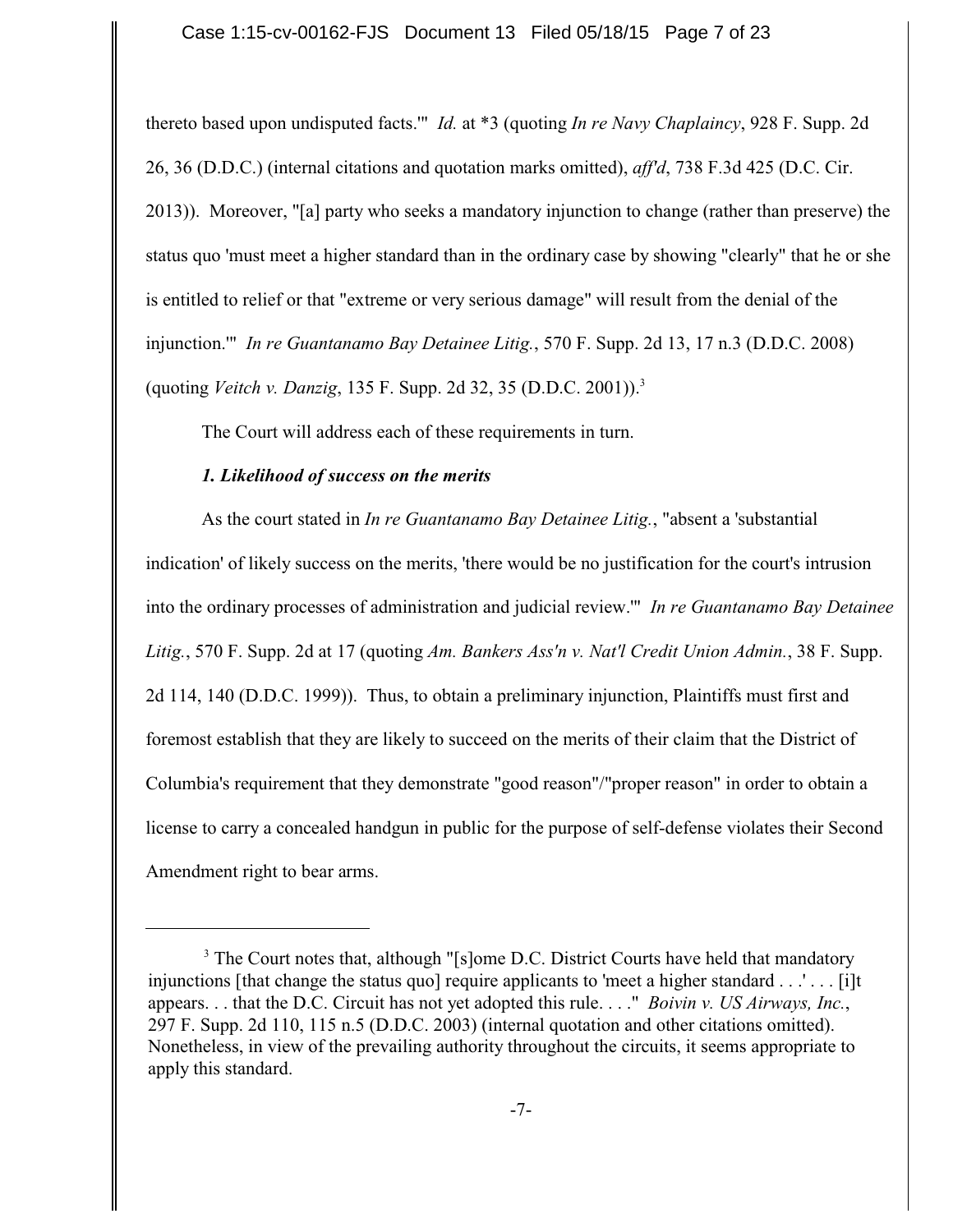In *Palmer v. Dist. of Columbia*, No. 1:09-CV-1482, 2014 WL 3702854 (D.D.C. July 24, 2014), this Court concluded that the Second Amendment right to bear arms, although subject to traditional restrictions, includes the right to carry an operable handgun outside the home for selfdefense. *See id.* at \*6; *see also Peruta v. Cnty. of San Diego*, 742 F.3d 1144 (9th Cir. 2014); *Moore v. Madigan*, 702 F.3d 933 (7th Cir. 2012). Therefore, consistent with its decision in *Palmer*, this Court again concludes that, although subject to traditional restrictions, there exists a right under the Second Amendment to carry handguns in public for self-defense. Having so concluded, the specific issue this Court must decide in the present case is whether Plaintiffs have established a likelihood of success on the merits of their claim that the District of Columbia's "good reason"/"proper reason" requirement violates that right because it impermissibly burdens their Second Amendment right to bear arms; that is, it unreasonably denies otherwise qualified individuals the right to carry a handgun for self-defense.

In *Heller v. Dist. of Columbia*, 670 F.3d 1244 (D.C. Cir. 2011) ("*Heller II*"), the circuit court explained that, where there exist firearm regulations that may or may not burden the exercise of one's Second Amendment rights, it would adopt, as had other circuits, a two-step approach to determine the constitutionality of such firearm regulations. *See id.* at 1252 (citations omitted). The first step in this analysis requires that the court determine whether a particular statutory provision impinges on a right that the Second Amendment protects. *See id.* If it does, the court proceeds to determine whether the provision at issue unlawfully burdens that right under the appropriate level of constitutional scrutiny. *See id.* (citations omitted).

With respect to the first step of this analysis, the Supreme Court in *Heller* instructs that "longstanding" regulations are "presumptively lawful," *Dist. of Columbia v. Heller*, 554 U.S. 570,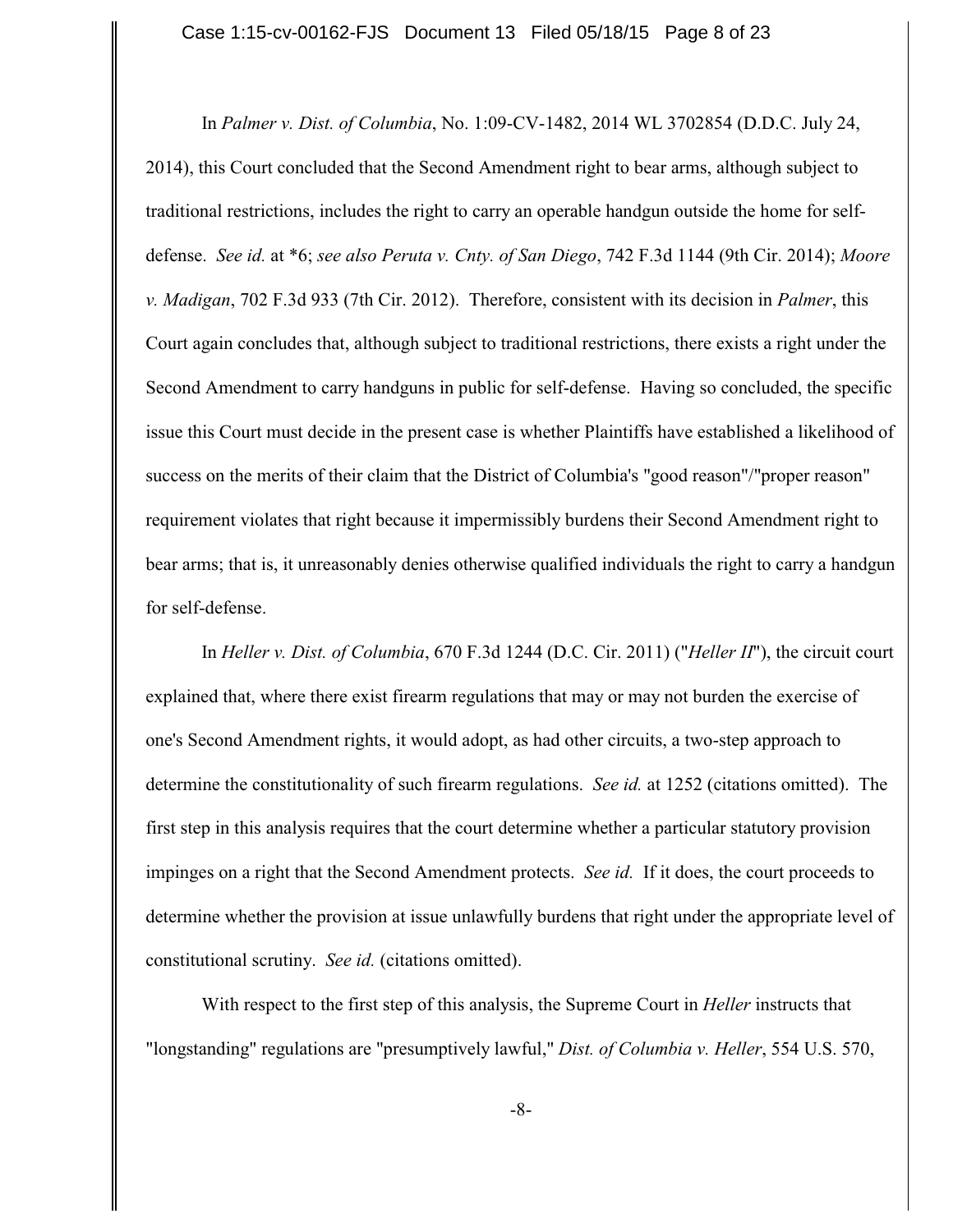626-27  $\&$  n.26 (2009); that is, "they are presumed not to burden conduct within the scope of the Second Amendment." *Heller II*, 670 F.3d at 1253 (citations omitted). The court in *Heller II* explained that "this is a reasonable presumption because a regulation that is 'longstanding,' which necessarily means it has long been accepted by the public, is not likely to burden a constitutional right . . . ." *Id.* However, a plaintiff may rebut this presumption by demonstrating that the regulation has more than a *de minimis* effect on his right. *See id.*

Defendants argue that, because the District of Columbia's regulation of the public carrying of guns is "longstanding," its "good reason"/"proper reason" requirement is presumed not to violate Plaintiffs' Second Amendment right to bear arms. To support this position, Defendants note that the District of Columbia has been regulating guns for more than two centuries. *See* Dkt. No. 9 at 14. For example, in 1801 the then-Town of Georgetown prohibited firing guns in its "inhabited parts." *See id.* (citing Town of Georgetown Ordinance of Oct. 24, 1801). In 1809, the City of Washington similarly made it unlawful to fire guns "'within four hundred yards of any house . . . or on the Sabbath.'" *See id.* (quoting Act of the Corporation of the City of Washington of Dec. 9, 1809). In 1857, the District of Columbia authorized the filing of civil complaints by "'any person having reasonable cause to fear an injury or breach of the peace' against any person who 'shall go armed with a dirk, dagger, sword, pistol, or other offensive and dangerous weapon, without reasonable cause to fear an assault or other injury or violence to his person, or to his family or property[.]'" *See id.* (quoting Revised Code of the District of Columbia, ch. 141, § 16 (1857)). Also, in the same year, the District of Columbia "made it unlawful to carry 'deadly or dangerous weapons, such as . . . pistol[s].'" *See id.* (quoting Act of the Corporation of the City of Washington of Nov. 4, 1857) (citing Act of Nov. 18, 1858).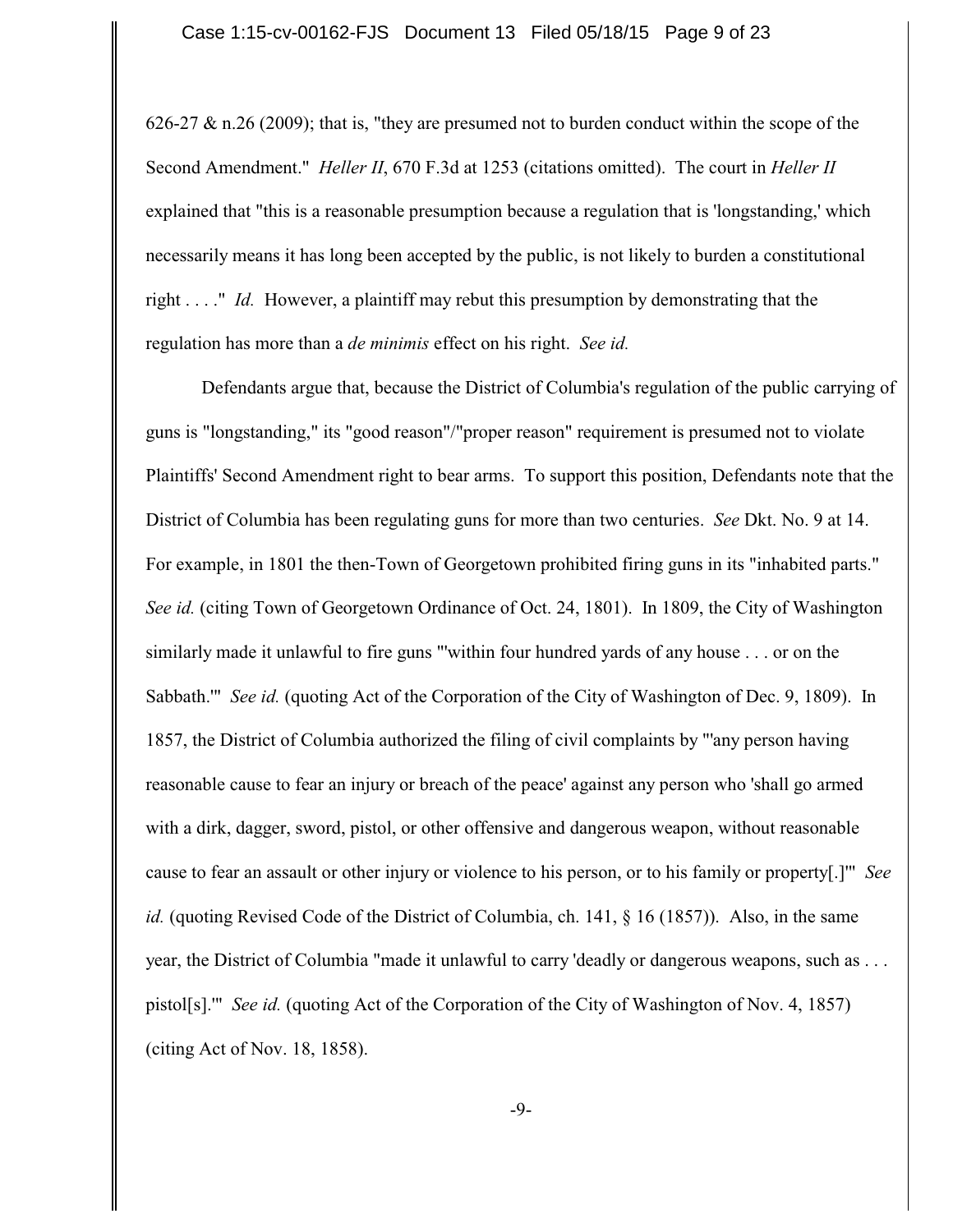Defendants also note that, in 1892, Congress barred persons throughout the District of Columbia from having such weapons "'concealed about their person' outside of the person's 'place of business, dwelling house, or premises.'" *See id.* (quoting Act of July 13, 1892, ch. 159, 27 Stat. 116). Finally, "[i]n 1932, Congress required licenses for carrying pistols and other concealable weapons outside of one's home or place of business." *See id.* (citing Act of July 8, 1932, ch. 465, Pub. L. No. 72-275, 47 Stat. 651). Based on this history, Defendants assert that, "leaving aside the recent legislation, the District's regulation of firearms generally and concealed weapons in particular is manifestly 'longstanding' and therefore does not burden conduct within the scope of the Second Amendment." See id.<sup>4</sup>

In response, Plaintiffs point out that Defendants "advanced th[is] same argument in *Heller*, citing early public discharge laws for the proposition that there was no right to keep a gun for selfdefense [and] [t]he Supreme Court rejected that argument." *See* Dkt. No. 10 at 15.

Plaintiffs also distinguish the 1857 law, which references a good-reason type requirement, but which Plaintiffs argue undermines Defendants' position. *See id.* The 1857 law "provided that an individual going armed 'without reasonable cause to fear an assault or other injury or violence to his person, or to his family or property . . . find sureties for keeping the peace for a term not exceeding six months,' upon 'complaint of any person having reasonable cause to fear an injury or breach of the peace.'" *See id.* at 15-16. Plaintiffs assert that this means that a "complainant would have to establish 'reasonable cause' that the gun-carrier would injure him or breach the peace . . . [and] [d]oing so would result not in any criminal sanction or even prohibition on the carrying of

<sup>&</sup>lt;sup>4</sup> Defendants reference decisions in other jurisdictions, in which the courts have found the legislative history to be longstanding. However, those decisions are not relevant to the District of Columbia's legislative history.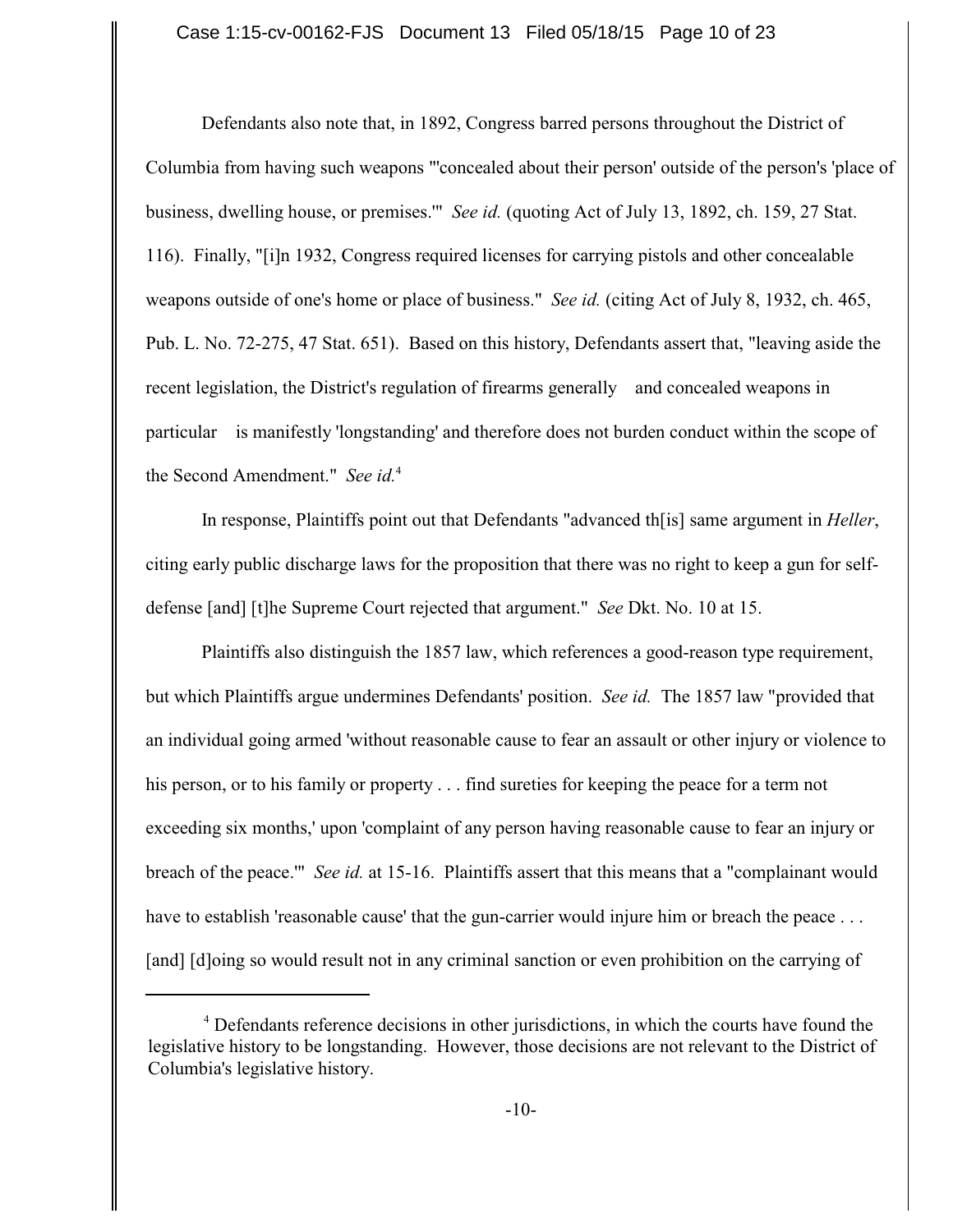#### Case 1:15-cv-00162-FJS Document 13 Filed 05/18/15 Page 11 of 23

arms, but only the temporary posting of sureties. That is a far cry from requiring the individual guncarrier to prove a good reason for so doing." *See id.* at  $16<sup>5</sup>$  Finally, in 1943 the District of Columbia amended its statutes to prohibit the unlicensed carrying of pistols, whether openly or concealed. *See id.* at 17 (quoting *Cooke v. United States*, 275 F.2d 887, 889 n.3 (D.C. Cir. 1960)). <sup>6</sup>

Despite Defendants' lengthy dissertation of the District of Columbia's history of firearm regulation, with the possible exception of the 1857 statute, which refers to a "good-reason type" requirement that is clearly distinguishable from the requirement at issue here, Defendants have not presented any historical evidence to support their argument that the District of Columbia's "good reason"/"proper reason" requirement is longstanding.

In any event, as Plaintiffs point out, "the 'longstanding' inquiry is irrelevant" because the District of Columbia's "good reason"/"proper reason" requirement "has far more than a 'de minimis' effect on [their] rights it completely bars the right from being exercised, at all times and places and in any manner, without exception." *See* Dkt. No. 10 at 17. Plaintiffs, as well as the vast majority of law-abiding citizens, who fail to satisfy the District of Columbia's "good reason"/"proper reason" requirement because they cannot "show a special need for self-protection distinguishable from the general community" or that they are engaged in a "type[] of employment that require[s] the handling

 $<sup>5</sup>$  In 1892, Congress enacted a statute that was effective until 1932, which proscribed the</sup> open carrying of handguns if carried with the intent to use them illegally. A replacement law in 1932 continued the ban on the unlicensed concealed carrying of handguns but did not mention the open carrying of handguns.

 $6$  Plaintiffs assert that, "if in 1943, Congress had looked to the federal courts for constitutional guidance in enacting this provision, it would have only been misled by the thenemerging, erroneous 'collective rights' doctrine." *See* Dkt. No. 10 at 17 (citing *United States v. Tot*, 131 F.2d 261, 266 (3d Cir. 1942), *rev'd on other grounds*, 319 U.S. 463 (1943); *Cases v. United States*, 131 F.2d 916, 921 (1st Cir. 1942)).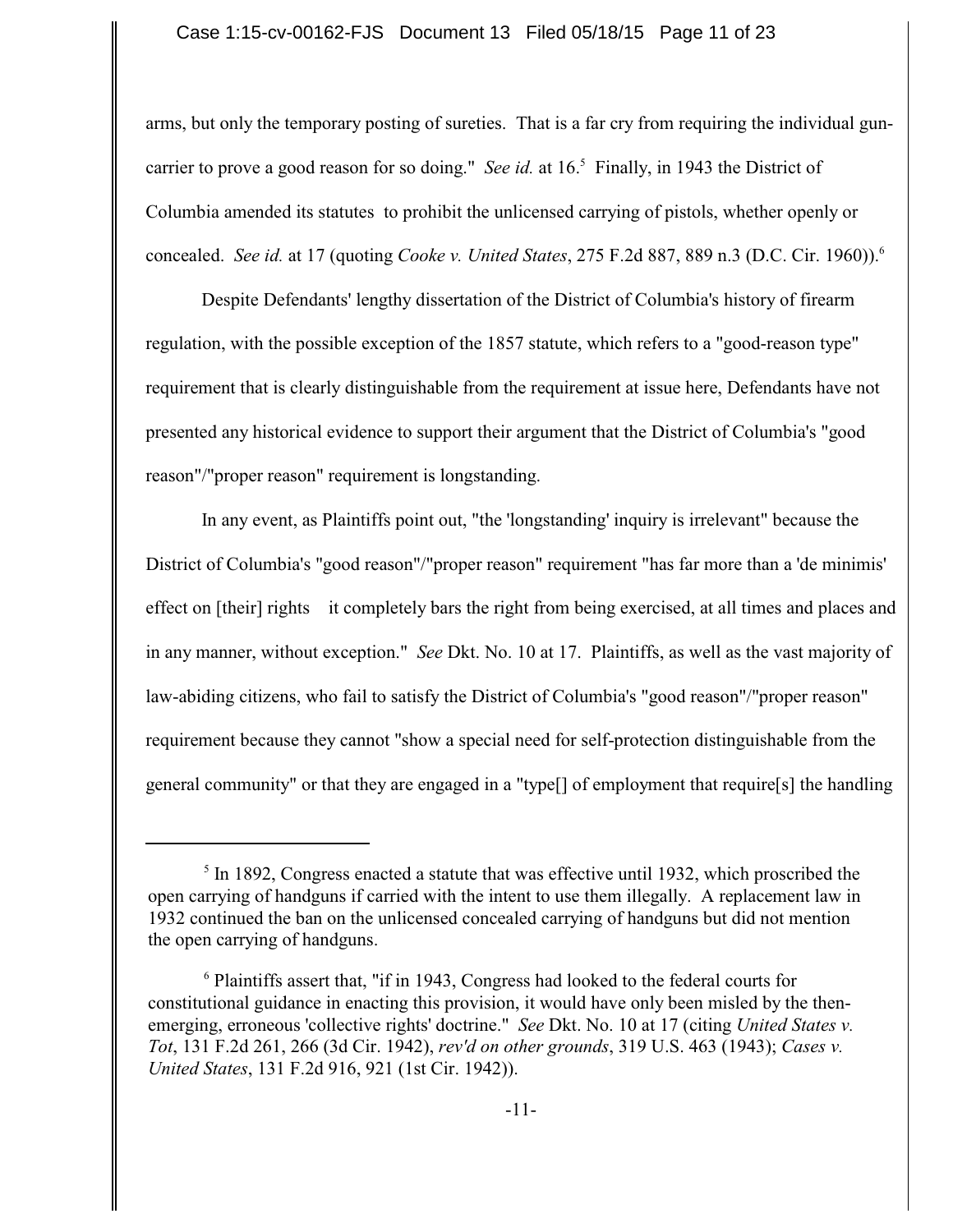of cash or other valuable objects that may be transported upon [their] person," are unable to exercise their fundamental right to bear arms for self-defense under the Second Amendment. Thus, the Court concludes that the District of Columbia's "good reason"/"proper reason" requirement impinges on Plaintiffs' Second Amendment right to bear arms.

The Court must next determine whether that impingement unlawfully burdens that right. To do that, the Court must first determine the degree of constitutional scrutiny to which this regulation is appropriately subject. There are three levels of scrutiny that are potentially available to the Court when analyzing the constitutionality of a statute: rational basis review, intermediate scrutiny, and strict scrutiny. In *Heller*, the Supreme Court made clear that courts may not apply rational basis review to a law that burdens protected Second Amendment conduct. *See Heller*, 554 U.S. at 628 n.27.

Furthermore, in *Heller II*, the circuit court, in addressing the appropriate level of constitutional scrutiny to apply to the District of Columbia's firearm registration requirements, decided to apply intermediate scrutiny to those requirements. *See Heller II*, 670 F.3d at 1257. Although the Court recognizes that there is a substantive difference between the registration requirements at issue in *Heller II* and the District of Columbia's "good reason"/"proper reason" requirement at issue in this case, the Court, nonetheless, concludes that intermediate scrutiny applies to this requirement as well.<sup>7</sup>

In *Heller II*, the circuit court held that intermediate scrutiny required that the District of

 $\alpha$ <sup>7</sup> Other circuits likewise have found intermediate scrutiny to be the appropriate standard when reviewing firearms regulations vis-a-vis the Second Amendment. *See, e.g., Drake v. Filko*, 724 F.3d 426 (3d Cir. 2013); *Woollard v. Gallagher*, 712 F.3d 865 (4th Cir. 2013); *Kachalsky v. Cnty. of Westchester*, 701 F.3d 81 (2d Cir. 2012).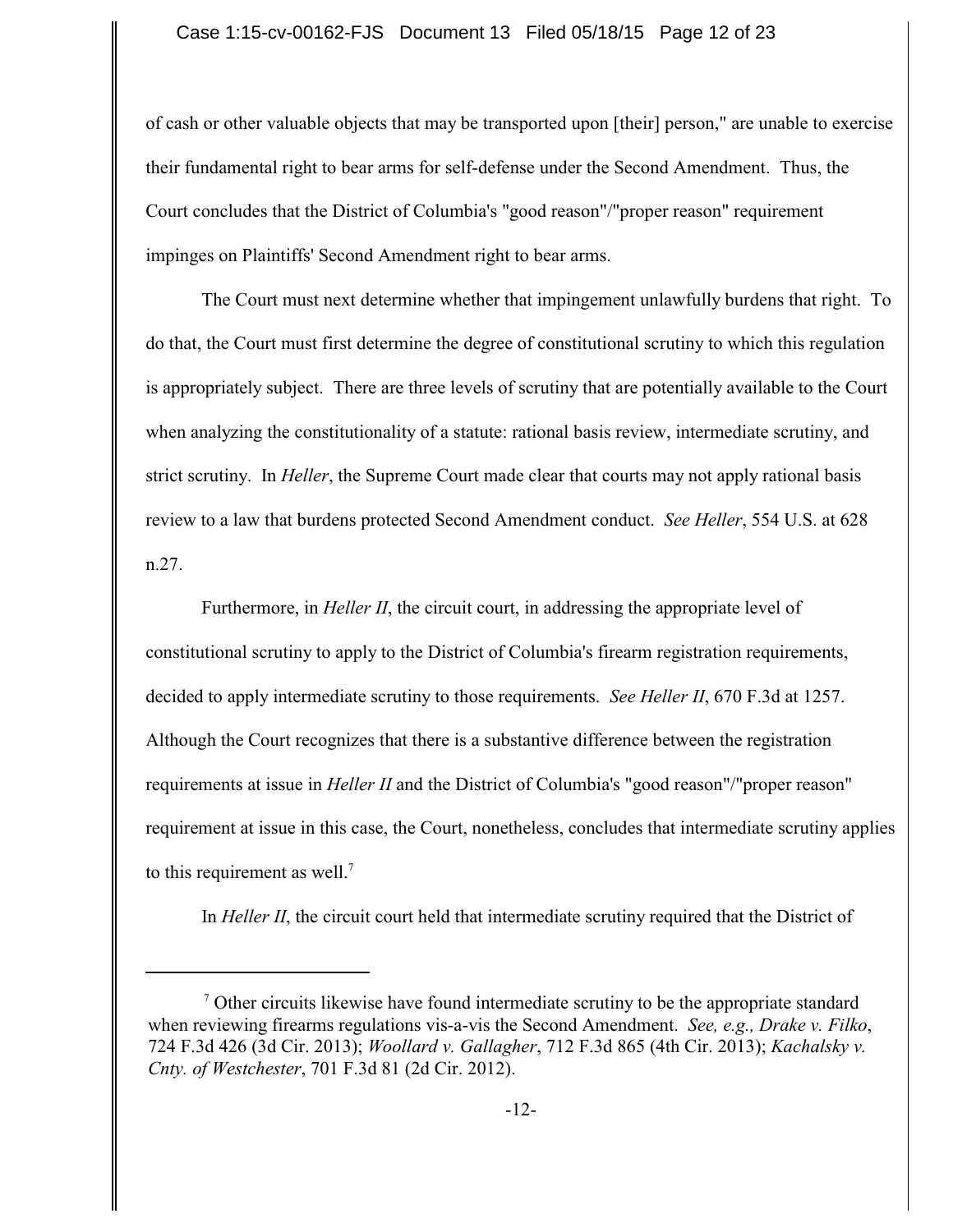Columbia demonstrate that its firearm registration requirements were "'substantially related to an important governmental objective.'" *Heller II*, 670 F.3d at 1258 (quotation omitted). The court explained that this meant that the District of Columbia had to establish a tight "fit" between its firearm registration requirements and a substantial governmental interest, "a fit 'that employs not necessarily the least restrictive means but . . . a means narrowly tailored to achieve the desired objective.'" *Id.* (quotation and other citation omitted). In other words, the District of Columbia had to show that its firearms registration requirements were not broader than necessary to achieve its substantial government interest. *See id.* (citing *Ward [v. Rock Against Reason]*, 491 U.S. [781], 782-83, 109 S. Ct. 2746 [(1989)]).

In applying *Heller II* to the facts of this case, the Court concludes that, to pass muster under intermediate scrutiny, the District of Columbia must demonstrate that its "good reason"/"proper reason" requirement is not broader than necessary to achieve its substantial government interest in preventing crime and protecting public safety. As the Ninth Circuit explained in *Peruta*, although the Supreme Court in *Turner Broad. Sys., Inc. v. FCC ("Turner II"*), 520 U.S. 180 (1997), instructed that courts must afford deference to the legislature's judgment when determining whether a statute could withstand intermediate scrutiny, the Court did so only with respect to the first part of that analysis. *See Peruta*, 742 F.3d at 1177. However, when assessing the "fit" between the government's important interest and the means that the government selected to advance that interest, the Court in *Turner II* did not afford any such deference to the legislature's decision. *See id.* Rather, it required that the government establish that its statute did not burden the right substantially more than was necessary to further its important interests. *See id.* (quotation omitted); *cf. Moore v. Madigan*, 702 F.3d 933 (7th Cir. 2012). This Court agrees that deference should be given to the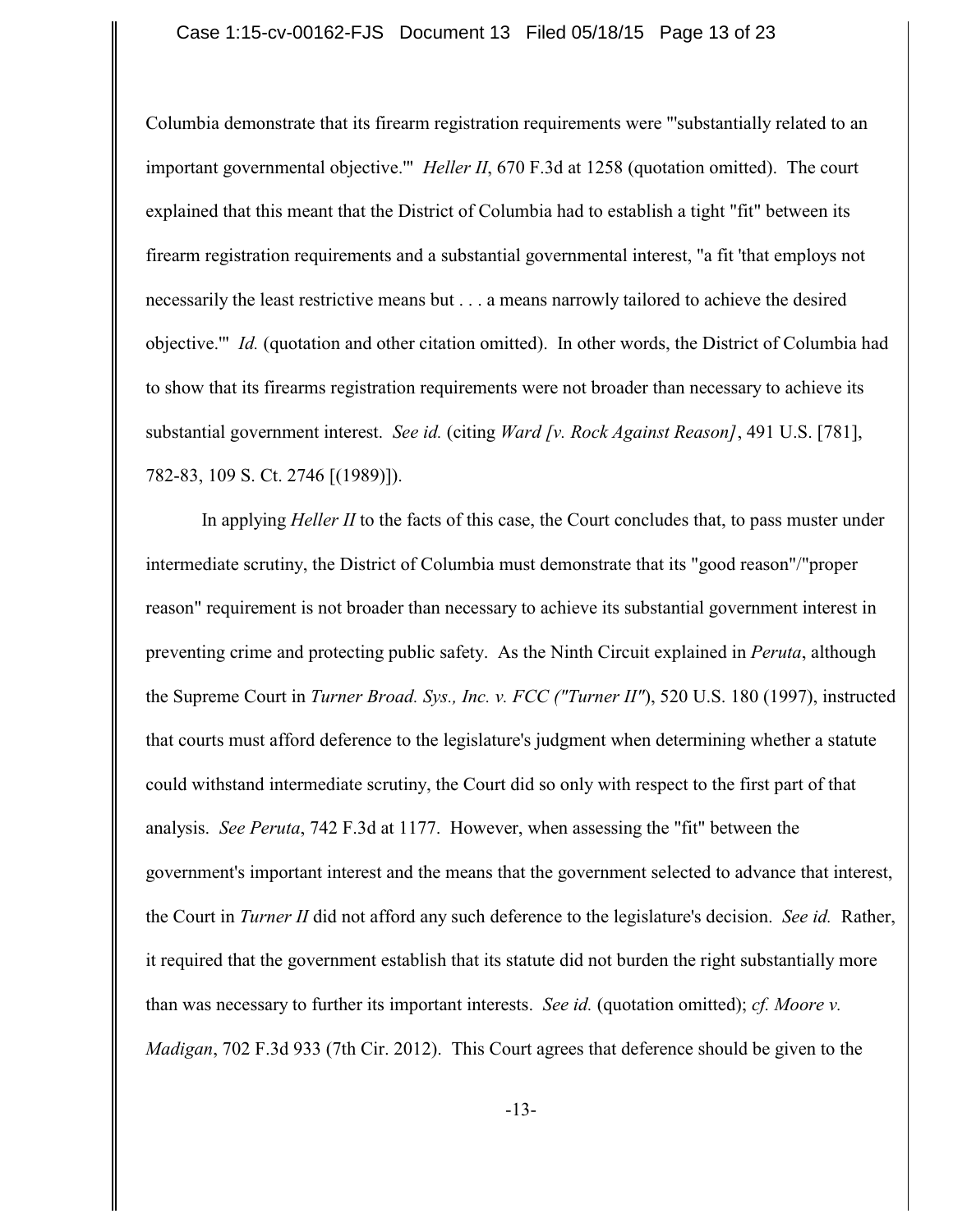District of Columbia's stated governmental interest in preventing crime and protecting public safety; however, *Taylor II*, as well as *Heller II* and *Peruta*, requires that the District of Columbia demonstrate that its "good reason"/"proper reason" requirement is not broader than necessary to achieve this important governmental interest.<sup>8</sup>

Plaintiffs argue that the District of Columbia's "good reason"/"proper reason" requirement fails intermediate scrutiny because it does not advance its interest in preventing crime or protecting public safety. *See* Dkt. no. 6-2 at 25. Specifically, this regulation is not directed at dangerous people, does not regulate the manner of carrying handguns, and does not impose any place restrictions. *See id.* (citing *Peruta*, 742 F.3d at 1176-77). To support this position, Plaintiffs rely on *Fletcher v. Haas*, 851 F. Supp. 2d 287 (D. Mass. 2012), and *Bateman v. Perdue*, 881 F. Supp. 2d 709 (E.D.N.C. 2012).

In *Fletcher*, the state law at issue barred lawful resident aliens from possessing guns. The court struck down the law, reasoning that, because the law was premised on the assumption that lawful permanent residents were categorically dangerous and all American citizens were trustworthy, it lacked even a reasonable basis and, thus, could not withstand either intermediate or strict scrutiny. *See Fletcher*, 851 F. Supp. 2d at 303. Likewise, in *Bateman*, the court struck down laws barring handgun carrying during so-called "states of emergency," finding that those laws effectively banned the public at large from carrying handguns for self-defense, conduct that was at the very core of the Second Amendment. *See Bateman*, 881 F. Supp. 2d at 716.

<sup>&</sup>lt;sup>8</sup> It is in this regard that the Court finds the Second, Third and Fourth Circuits' application of intermediate scrutiny to the firearms licensing regulations before them uninstructive. In analyzing the regulations before them, these courts either afforded too much deference to the legislature's conclusions or did not address whether the statutes at issue were no broader than necessary to achieve the government's substantial objectives. *See Peruta*, 742 F.3d at 1177.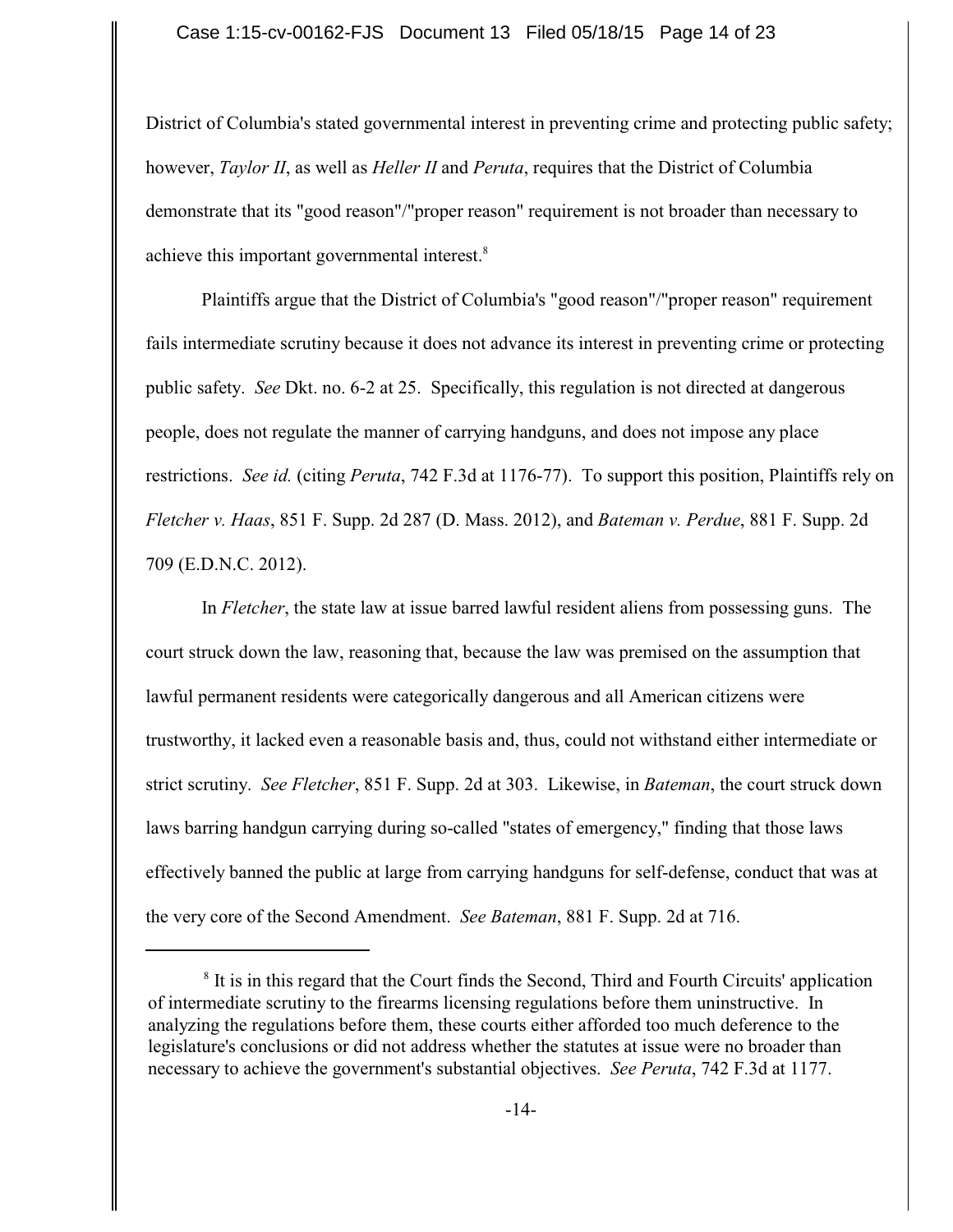In response, Defendants argue that the District of Columbia's "good reason"/"proper reason" requirement reasonably furthers its important governmental interest in reducing the number of concealed weapons in public in order to reduce the risks to other members of the public and to reduce the disproportionate use of such weapons in the commission of violent crimes. *See* Dkt. No. 9 at 19.

Furthermore, Defendants cite to the Report of the District of Columbia Council's Committee on the Judiciary and Public Safety ("Committee Report"),<sup>9</sup> which, among other things, summarized the testimony that the Committee had received from Chief Lanier about the safety issues facing the District of Columbia.<sup>10</sup> The Report also cited the empirical evidence that it had considered, which purported to show that "right-to-carry" laws were associated with substantially higher rates of aggravated assault, rape, robbery and murder. $^{11}$ 

There is no dispute that the Committee Report sets forth in detail the reasons that the District of Columbia implemented the current licensing mechanism. However, the issue here is not whether the District of Columbia's "good reason"/"proper reason" requirement is a reasonable or wise policy choice. Rather, the issue is whether this requirement, no matter how well intended, violates the

 $9$  The Committee Report is available online at http://lims.dccouncil.us/Download/32576/B20-0930-CommitteeReport1.pdf (last visited May 14, 2015).

<sup>&</sup>lt;sup>10</sup> The Committee held a public hearing on Bill 20-930 on October 16, 2014.

 $11$  This evidence would appear to be contradicted by, among other things, the Federal Bureau of Investigation's *Uniform Crime Reports: Crime in the United States 2013, Table 4*, http://www.fbi.gov/about-us/cjis/ucr/crime-in-the-u.s/2013/crime-in-the-u.s.-2013/tables/4tabled atadecoverviewpdf/table 4 crime in the united states by region geographic division and sta te 2012-2013.xls (last visited May 18, 2015. The point is that the empirical evidence on this issue is not conclusive.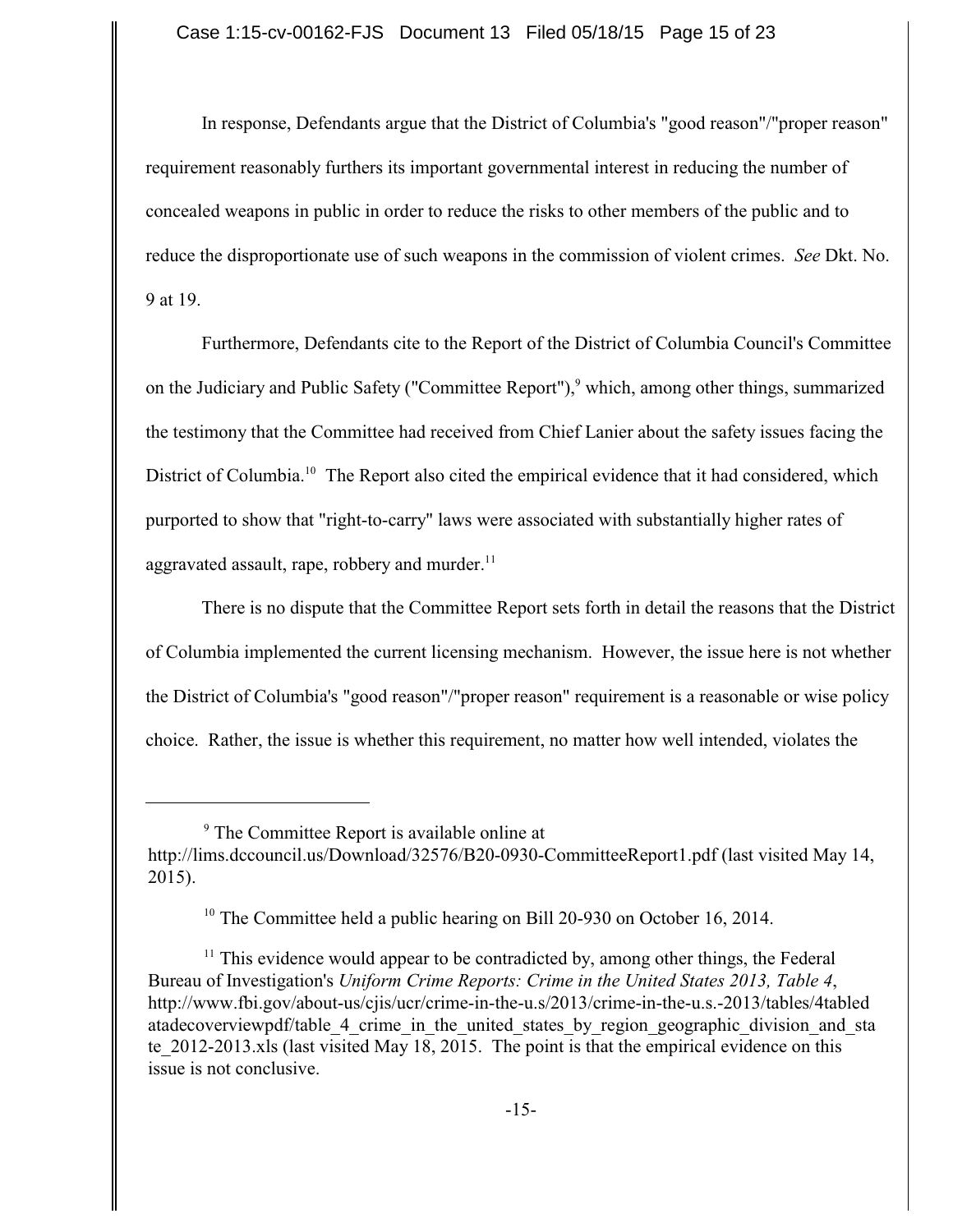Second Amendment.

While, as stated, Defendants argue that the District of Columbia's "good reason"/"proper reason" requirement relates reasonably to its interest in preventing crime and protecting public safety, they have not established that relationship.

The fact that an individual may be able to demonstrate a greater need for self-protection, and therefore meets the "good reason"/"proper reason" requirement, does not indicate, in any way, whether that person is less likely to misuse handguns or may be less dangerous. *See Drake*, 724 F.3d at 454 (Hardiman, C.J., dissenting).<sup>12</sup> Nor does the District of Columbia's "good reason"/"proper reason" requirement make it less likely that those who meet this requirement will accidently shoot themselves or others or engage in criminal activity than those who cannot meet this requirement. *See id.* The fact that a person may have a greater need for self-protection says nothing about how limiting the carrying of handguns to such individuals would result in a reduction of risk to other members of the public or reduce violent crime. Is the Court to conclude that people who do not have a heightened need for self-protection are more likely to commit violent crimes?

Furthermore, even if the Court were to accept the proposition that handguns are used disproportionately in the commission of violent crimes, how is that use related to whether or not a person has a greater need for self-protection? Moreover, isn't it possible that even persons who cannot manifest a present need for self-protection are just as likely to be victims of a violent crime. Simply put, the District of Columbia's "good reason"/"proper reason" requirement will neither make

<sup>&</sup>lt;sup>12</sup> See Drake, 724 F.3d at 454 (Hardiman, C.J., dissenting) (stating that "it seems odd to suggest that one who obtains a handgun carry permit because he is in imminent danger is less likely to mishandle a gun than one who obtains a carry permit because he might want to exercise that right in the future even though he perceives no present danger").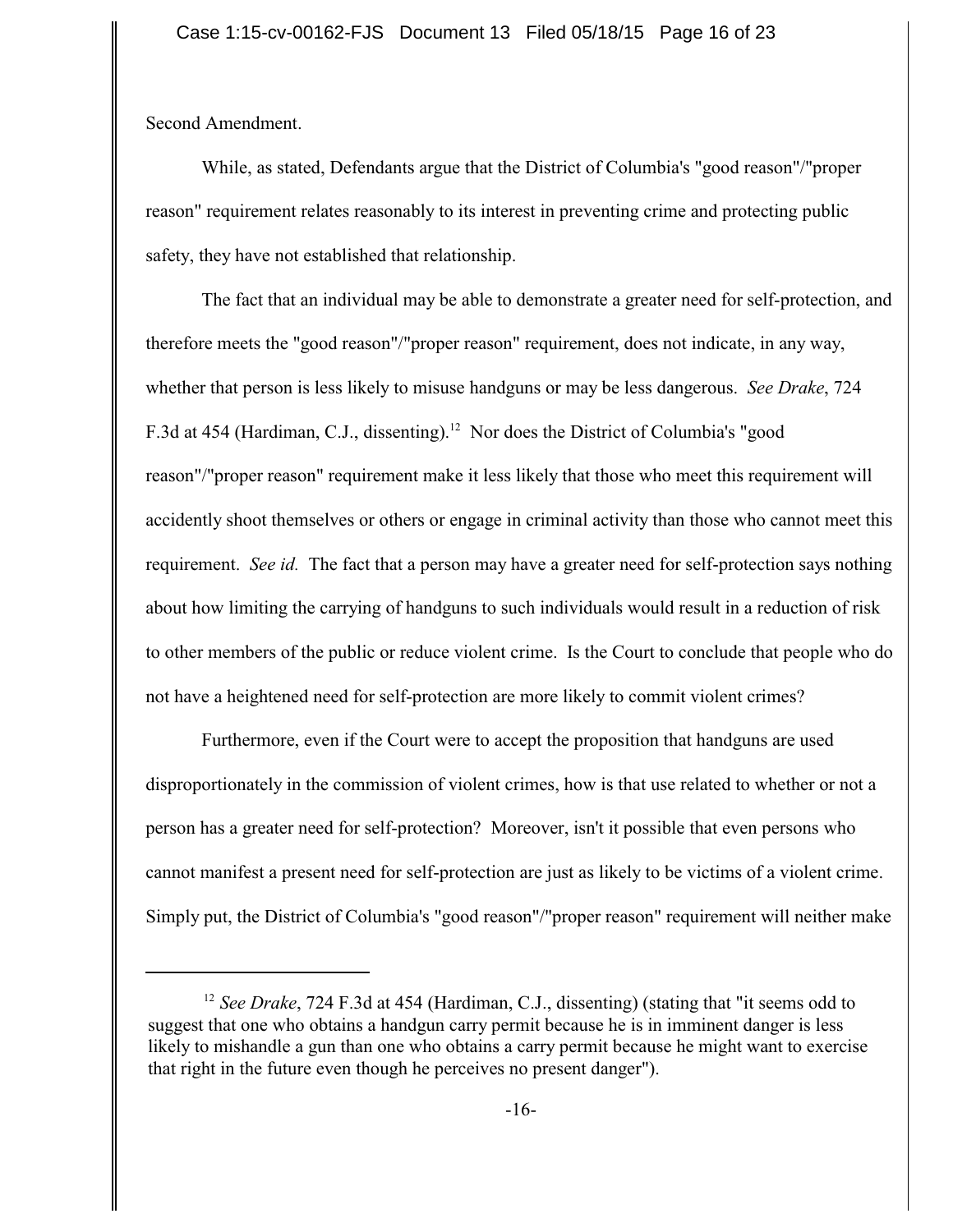it less likely that those who meet this requirement will present a risk to other members of the public or commit violent crimes than those who cannot meet this requirement. Therefore, after reviewing the record in this case, the Court finds that Defendants have failed to demonstrate that there is any relationship, let alone a tight fit, between reducing the risk to other members of the public and/or violent crime and the District of Columbia's "good reason"/"proper reason" requirement.

This conclusion should not be read to suggest that it would be inappropriate for the District of Columbia to enact a licensing mechanism that includes appropriate time, place and manner restrictions on the carrying of handguns in public.<sup>13</sup> The District of Columbia's arbitrary "good reason"/"proper reason" requirement, however, goes far beyond establishing such reasonable restrictions. Rather, for all intents and purposes, this requirement makes it impossible for the overwhelming majority of law-abiding citizens to obtain licenses to carry handguns in public for self-defense, thereby depriving them of their Second Amendment right to bear arms.

Accordingly, at this point in the litigation and based on the current record, the Court concludes that Plaintiffs have shown that they are likely to succeed on the merits of their claim that

<sup>&</sup>lt;sup>13</sup> See Heller, 554 U.S. at 626-27 (noting that its opinion should not be construed to cast doubt on the validity of various "longstanding" time, place and manner restrictions on the possession, carrying, and sale of handguns); *Friedman v. City of Highland Park,* No. 14-3091, 2015 WL 1883498 (7th Cir. Apr. 27, 2015) (holding that a city ordinance that generally prohibited the possession, sale or manufacture of semi-automatic assault weapons and large capacity magazines did not violate the Second Amendment); *Heller v. Dist. of Columbia*, 45 F. Supp. 3d 35 (D.D.C. 2014) (holding that the challenged regulations pertaining to the registration of handguns did not violate the Second Amendment); *Parker v. Dist. of Columbia*, 478 F.3d 370, 399 (D.C. Cir. 2007) (stating that "[t]he protections of the Second Amendment are subject to the same sort of reasonable [time, place and manner] restrictions that have been recognized as limiting, for instance, the First Amendment" (citation omitted)). *Cf. Ezell v. City of Chicago*, 651 F.3d 684, 714 (7th Cir. 2011) (stating that "historical context tells us that cities may take public safety into account in setting reasonable time, place and manner restrictions on the discharge of firearms within City limits").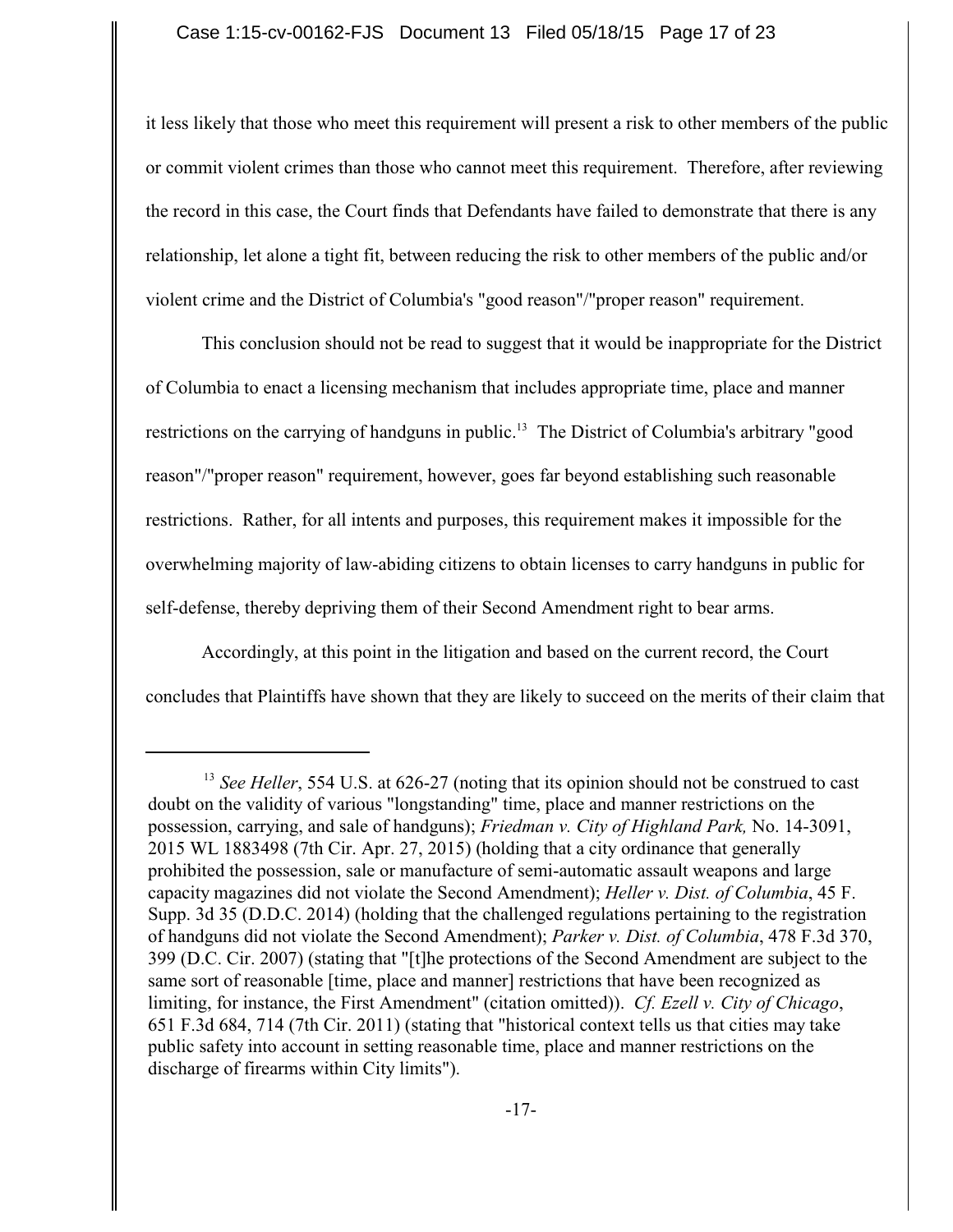the District of Columbia's "good reason"/"proper reason" requirement runs afoul of the Second Amendment.

#### *2. Irreparable harm*

In *Ezell v. City of Chicago*, 651 F.3d 684 (7th Cir. 2011), the Seventh Circuit addressed a Second Amendment challenge to the City of Chicago's Responsible Gun Owners Ordinance (the "Ordinance"), which the City had enacted four days after the Supreme Court's decision in *McDonald v. City of Chicago*, 561 U.S. 742 (2010), which held that the Second Amendment applied to the States. The plaintiffs argued, among other things, that the Ordinance burdened the core Second Amendment right to possess firearms for self-defense because it conditioned possession on range training but simultaneously forbid range training everywhere in the City. The plaintiffs sought a preliminary injunction, but the district court denied their request. The Seventh Circuit reversed.

In addressing the requirement that the plaintiffs must establish irreparable harm in order to obtain a preliminary injunction, the court noted that for certain kinds of constitutional violations, particularly First Amendment claims, irreparable harm was presumed. *See Ezell*, 651 F.3d at 699 (citations omitted). The court explained that courts often presume that the loss of a First Amendment right causes irreparable harm "based on 'the intangible nature of the benefits flowing from the exercise of those rights; and the fear that, if those rights are not jealously safeguarded, persons will be deterred, even if imperceptibly, from exercising those rights in the future.'" *Id.* (quotation and other citation omitted). The court further explained that "[t]he Second Amendment protects similarly intangible and unquantifiable interests," which "cannot be compensated by damages." *Id.* (footnote omitted). Therefore, the court held that "the plaintiffs' harm [was] properly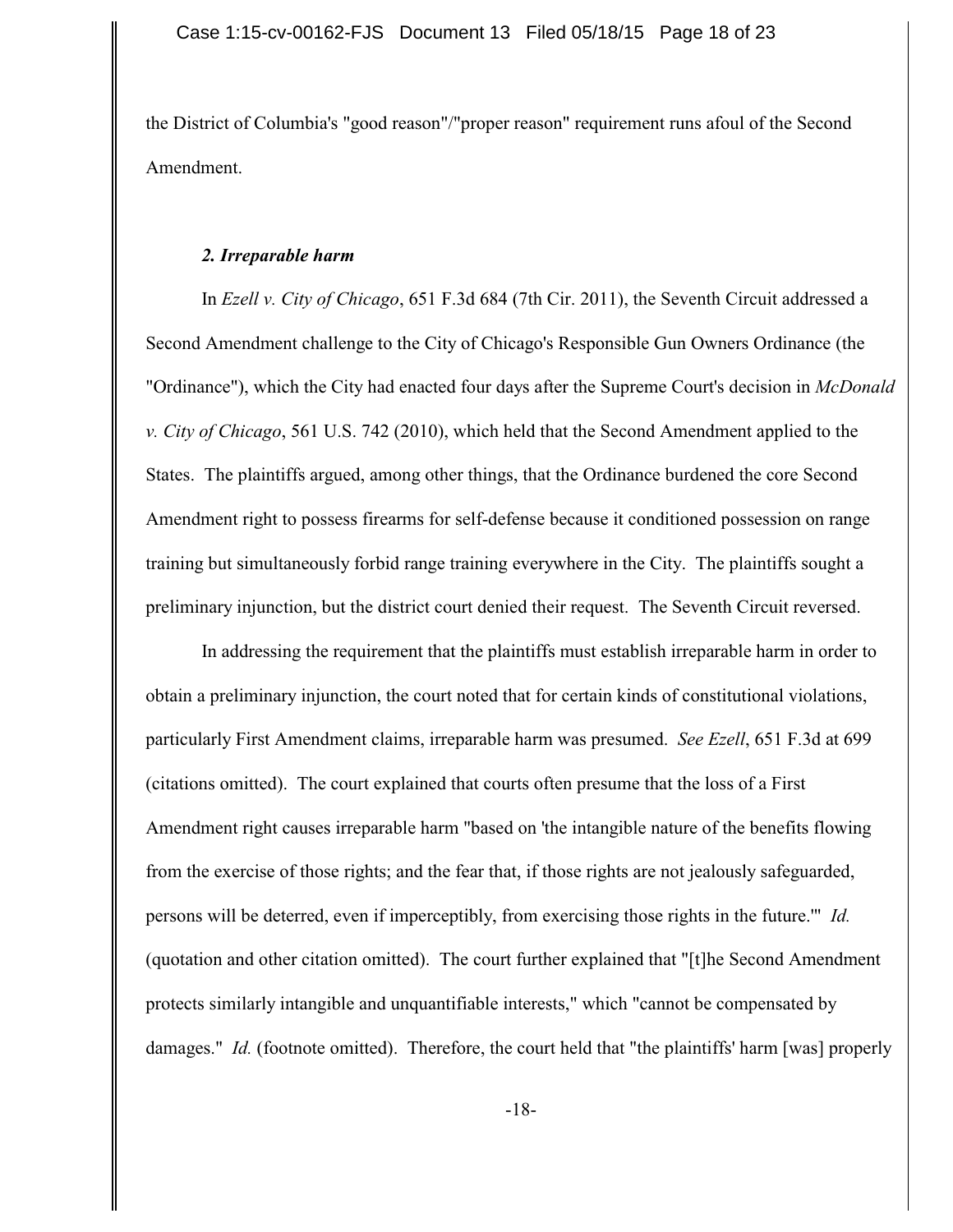regarded as irreparable and having no adequate remedy at law." *Id.* at 700.

This Court agrees with the Seventh Circuit's reasoning in *Ezell* and finds that Plaintiffs have established that they are likely to succeed on the merits of their claim that the District of Columbia's "good reason"/"proper reason" requirement was unconstitutional when enacted and continues to violate their Second Amendment right to bear arms for the purpose of self-defense every day that the District of Columbia continues to enforce it. Thus, the Court concludes that Plaintiffs have established that they will suffer irreparable harm if the Court does not grant their motion for a preliminary injunction.

### *3. Balance of the equities*

Plaintiffs argue that, although they have suffered and will continue to suffer irreparable harm as long as Defendants continue to enforce their "good reason"/"proper reason" requirement, Defendants would not suffer any harm if the Court granted Plaintiffs' motion for a preliminary injunction. *See* Dkt. No. 6-2 at 28. They assert that Defendant Lanier virtually conceded that point when she commented on this Court's decision striking down the total carry ban stating, "'Lawabiding citizens that register firearms, that follow the rules, are not our worry.'" *See id.* at 28-29 (quotation and footnote omitted). Furthermore, Plaintiffs argue that they are not requesting anything that would "impact[] the city's handgun registration requirements, which are generally stricter than state licensing requirements (if any) for the carrying of handguns, nor would the injunction impact any city carry restrictions as to time, place, and manner." *See id.* at 29.

Finally, Plaintiffs assert that an injunction "would not result in unlicensed handgun carrying." *See* Dkt. No. 10 at 27. Rather, "[t]he District would still have among the most stringent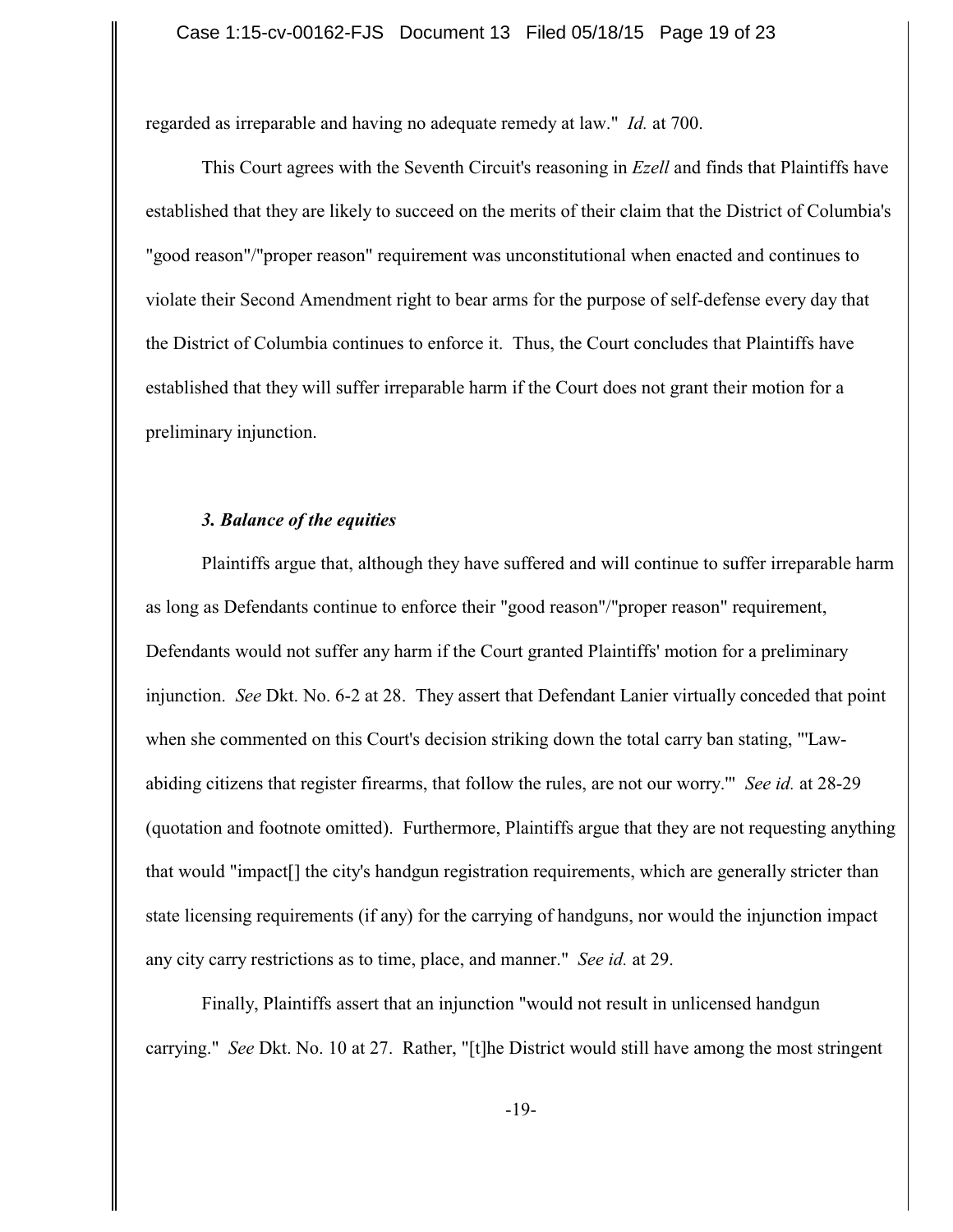#### Case 1:15-cv-00162-FJS Document 13 Filed 05/18/15 Page 20 of 23

handgun carry licensing requirements in the country, requiring not just extensive training and background checks for applicants and registration of carried guns, but the full panoply of extreme (and dubious) restrictions upon licensed handgun carriers." *See id.* Plaintiffs note that an injunction would not "stop background checks, or training, or registration, or any other thing that the District wishes to impose on handgun carry license applicants. It [would] stop *only* the 'good/proper reason' requirement, and nothing else." *See id.* at 27-28. Thus, Plaintiffs assert that, "[c]onsidering the extreme level of regulation untouched by the injunction, and the wealth of evidence demonstrating how licensed handgun carriers actually behave, ..., the threat to the public harm would be virtually zero." *See id.* at 28. On the other hand, Plaintiffs argue that "the benefit to individuals, who could defend themselves from violent crime, would be significant." *See id.*

To the contrary, Defendants argue that the balance of equities tips heavily in their favor because an injunction would allow an unknown number of people to carry concealed handguns in the District of Columbia, which, in turn, would increase the risk of a gun-related tragedy to both those carrying the guns and the general public. *See* Dkt. No. 9 at 31-35. Defendants' assertions misapprehend the scope of the injunction that Plaintiffs are seeking.

As noted, Plaintiffs seek a very limited injunction. That is, they seek an injunction that only affects Defendants' ability to enforce the District of Columbia's "good reason"/"proper reason" requirement. They are not, as Defendants argue, seeking to prevent Defendants from enforcing the other provisions of the licensing mechanism nor do they seek to prevent Defendants from enacting and enforcing appropriate time, place and manner restrictions. Under these circumstances, the Court finds that the balance of the equities weighs in favor of granting Plaintiffs' request for a preliminary injunction.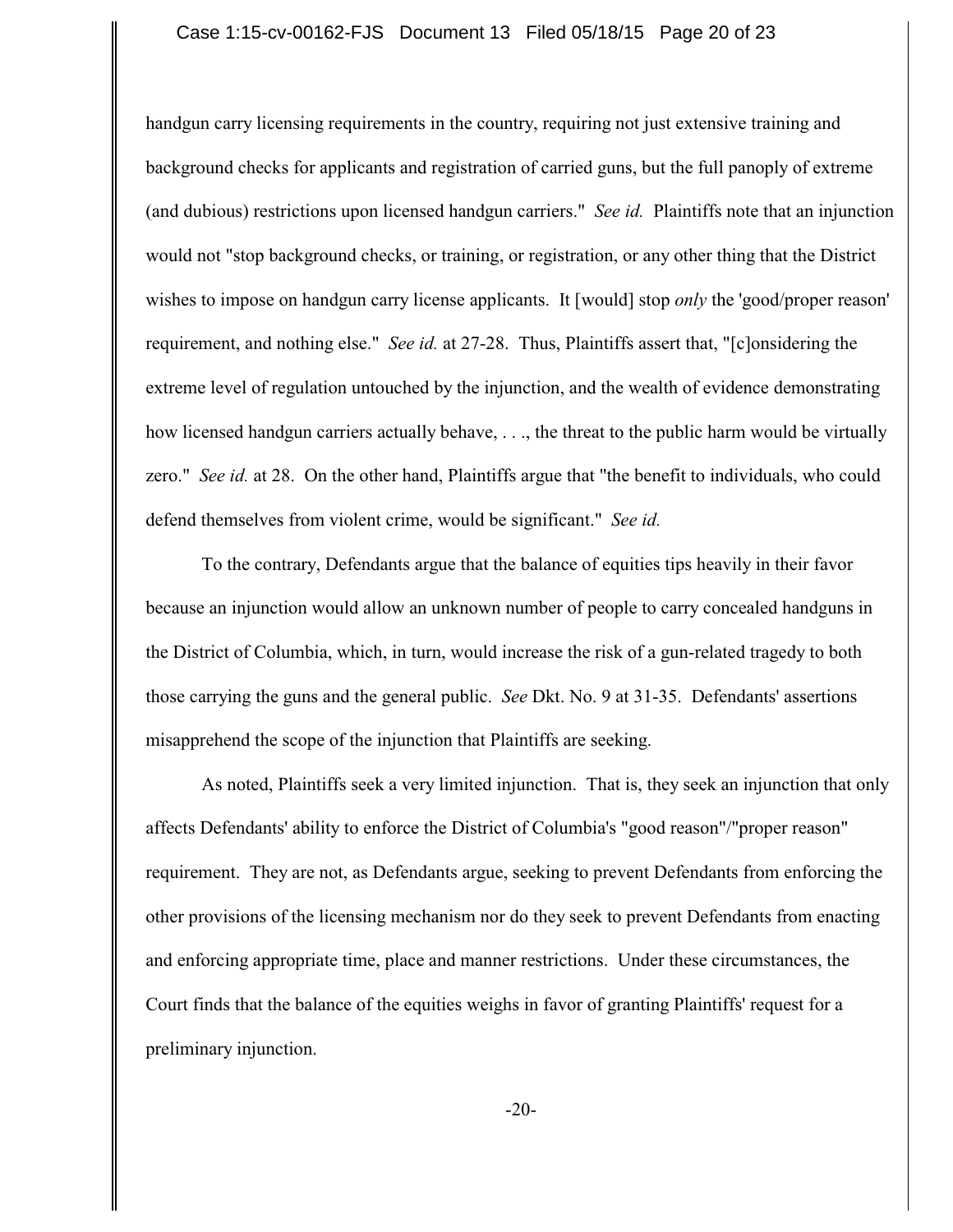### *4. The public interest*

Plaintiffs argue that "[i]t is 'obvious' that 'enforcement of an unconstitutional law is always contrary to the public interest[,]'" *see* Dkt. No. 6-2 at 29 (quotation omitted); and, conversely, "enforcing the Constitution is *always* in the public interest[,]" *see* Dkt. No. 10 at 28.

Defendants, on the other hand, argue that it is Plaintiffs' interests, not the public's interest, that drive this lawsuit. *See* Dkt. No. 9 at 35. Furthermore, Defendants assert that "'when an injunction would "adversely affect a public interest . . . even temporarily . . . the court may in the public interest withhold relief until a final determination of the rights of the parties, though the postponement may be burdensome to the plaintiff.'" *See id.* (quoting *Goings v. Court Servs. & Offender Supervision Agency for the District of Columbia*, 786 F. Supp. 2d 48, 60-61 (D.D.C. 2011) (quoting *Yakus v. United States*, 321 U.S. 414, 440-41 (1944))). Defendants contend that, "[i]n this case, the public consequences of granting an injunction would be significant," in that allowing for additional weapons on the street, which would, in turn, increase the risk of mishaps, outweighs the individual's right to "self-identified personal safety." *See id.* at 36.

For the same reasons that the Court found that the balance of equities weighs in favor of Plaintiffs, the Court also finds that the public interest weighs in favor of Plaintiffs.

# **C. Bond Requirement**

Rule 65 of the Federal Rules of Civil Procedure provides, in pertinent part, that "[t]he court may issue a preliminary injunction . . . only if the movant gives security in an amount that the court considers proper to pay the costs and damages sustained by any party found to have been wrongfully enjoined . . . ." Fed. R. Civ. P. 65(c).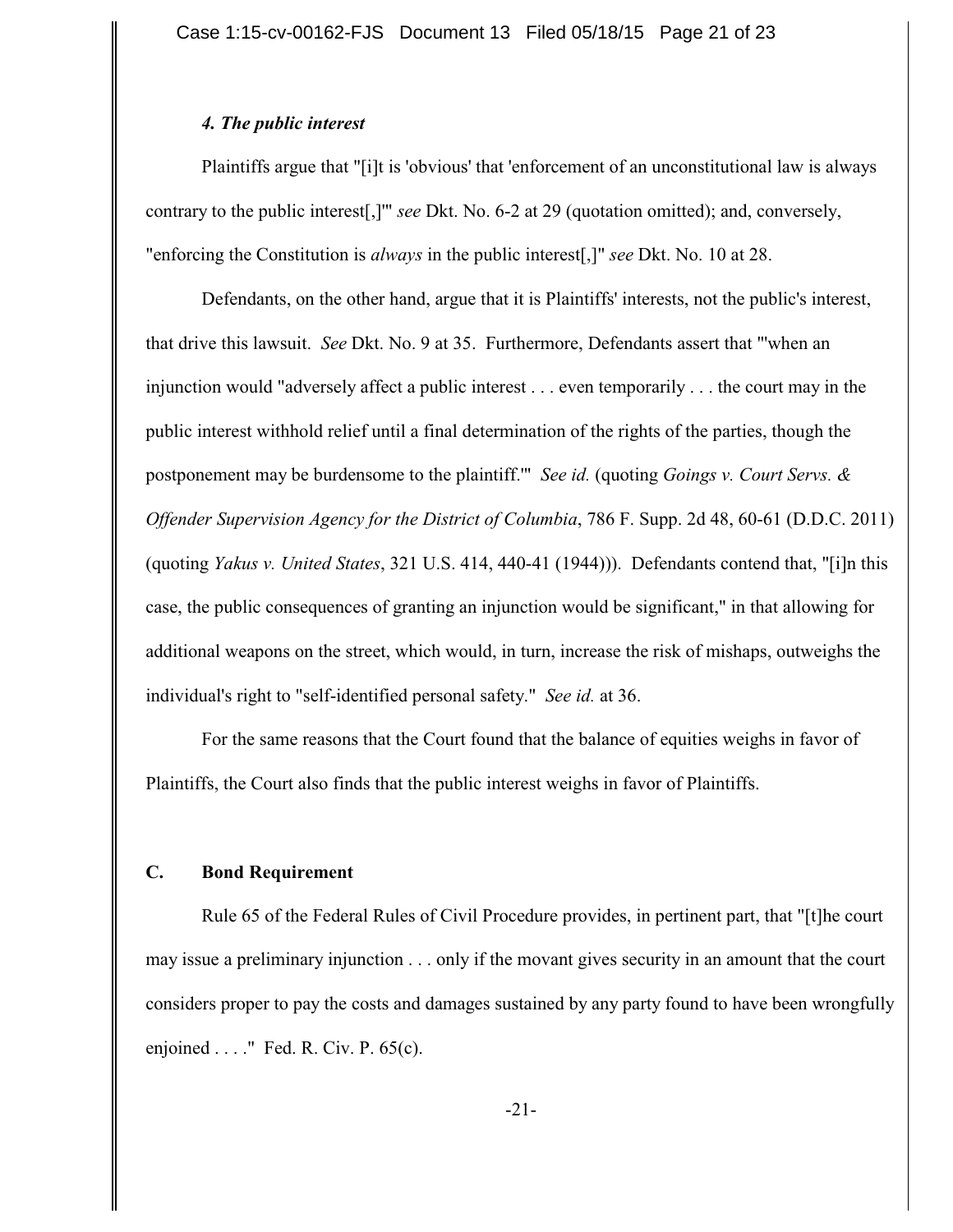Plaintiffs argue that a court may dispense with this requirement when there is no risk of financial harm. *See* Dkt. No. 6-2 at 29 (citations omitted). Thus, Plaintiffs assert that the Court should dispense with the bond requirement in this case. *See id.*

Defendants did not address Plaintiffs' argument regarding this issue. Although it is true that Defendants would not suffer any financial damages if it were later determined that the Court wrongfully enjoined them from enforcing the District of Columbia's "good reason"/"proper reason" requirement, the Court finds it proper that Plaintiffs provide security in the amount of \$1,000.00 pursuant to Rule 65(c).

#### **IV. CONCLUSION**

After reviewing the entire file in this matter, the parties' submissions and the applicable law, and for the above-stated reasons, the Court hereby

**ORDERS** that Plaintiffs' motion for a preliminary injunction is **GRANTED**; and the Court further

**ORDERS** that Defendants, their officers, agents, servants, employees, and all persons in active concert or participation with them who receive actual notice of the injunction are enjoined from enforcing the requirement of D.C. Code § 22-4506(a) that handgun carry license applicants have a "good reason to fear injury to his or her person or property or has any other proper reason for carrying a pistol," including, but not limited to, the manner in which that requirement is defined by D.C. Code § 7-2509.11 and 24 D.C.M.R. §§ 2333.1, 2333.2, 2333.3, 2333.4, and 2334.1, against Plaintiffs Brian Wrenn, Joshua Akery, Tyler Whidby, and other members of Plaintiff Second Amendment Foundation, Inc.; and the Court further